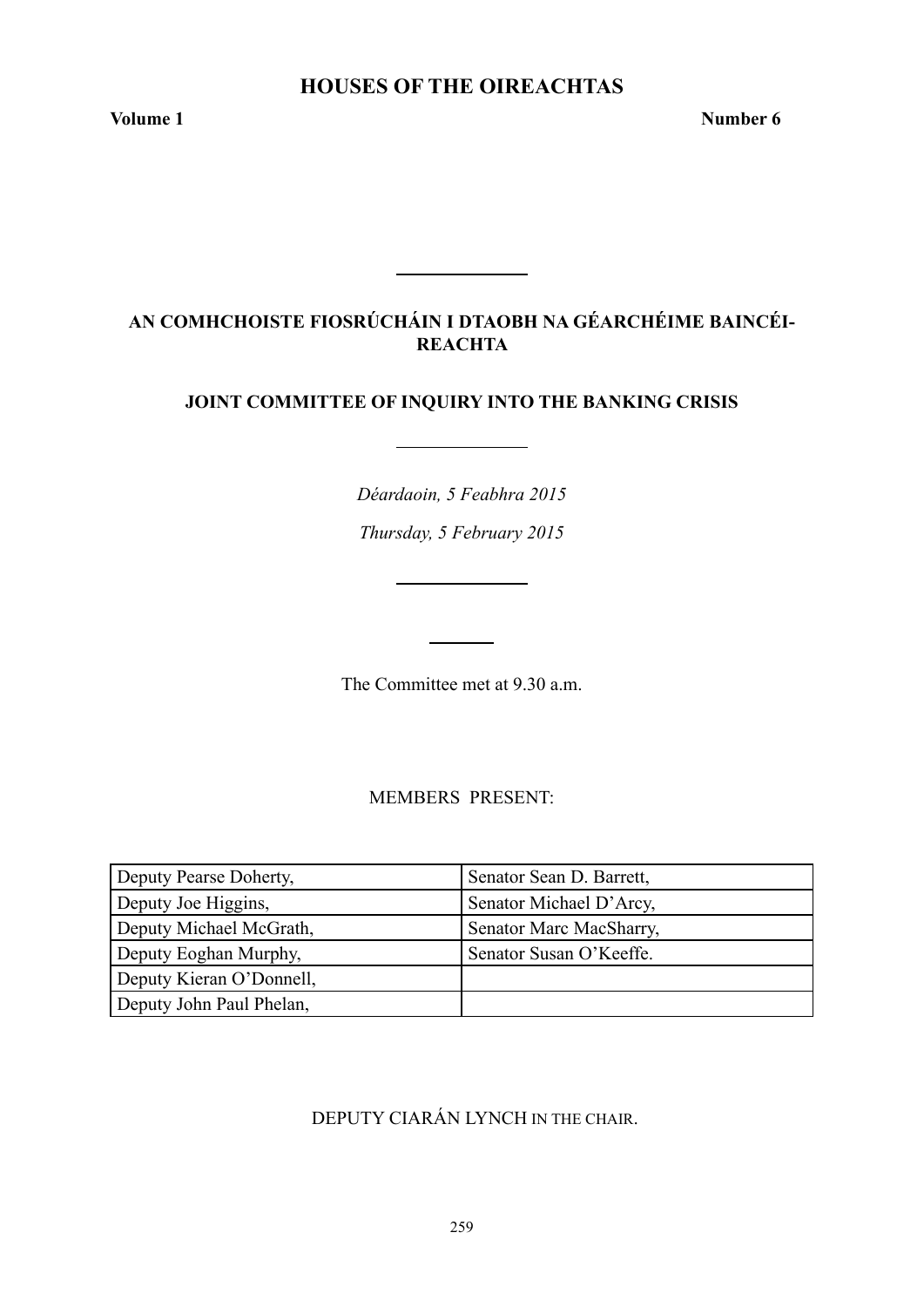**Deputy Kieran O'Donnell:** Where is your mother from?

**Chairman:** Thank you very much Professor Black. We can discuss that over coffee.

 *Sitting suspended at 11.50 a.m. and resumed at 12.05 p.m.*

## **Mr. Mario Nava**

**Chairman:** I welcome Mr. Mario Nava from the European Commission to discuss banking regulation, supervision and financial stability. Mr. Nava is currently the director of the regulation and prudential supervision of financial institutions directorate in the Financial Stability, Financial Services and Capital Markets Union Directorate General, formerly the Internal Markets and Services Directorate General. Mr. Nava has been in the European Commission since 1994. His previous posts include acting director for financial services policy and financial markets, member of the group of policy advisers to Commission President Romano Prodi and a member of Mario Monti's cabinet. He studied economics at Bocconi University and at Louvain and has a PhD in public finance from the London School of Economics. Alongside his work at the Commission, he is active in research and teaching. He is a visiting professor at Milan's Bocconi University and occasional lecturer in many universities across Europe.

I wish to advise the witness that by virtue of section 17(2)(*l*) of the Defamation Act 2009, witnesses are protected by absolute privilege in respect of their evidence to this committee. If the witness is directed by the Chairman to cease giving evidence on a particular matter and the witness continues to do so, the witness is entitled thereafter only to a qualified privilege in respect of his evidence. The witness is directed that only evidence connected with the subject matter of these proceedings is to be given and, as he has been informed previously, the committee is asking witnesses to refrain from discussing named individuals in this space of the inquiry. Members are reminded of the long-standing ruling of the Chair to the effect that members shall not comment on, criticise or make charges against a person outside the House or an official by name or in such a way as to make him or her identifiable.

I welcome Mr. Nava again and ask him to make his opening remarks.

**Mr. Mario Nava:** I wish the Chairman, Deputies and the Senator a good afternoon. I am very pleased and honoured to have been invited to the Oireachtas to assist this committee in its inquiry into the banking crisis. I have been asked to provide the European Commission's perspective on the fitness of the European Union regulatory framework for banks and the supervisory policies, systems and practices in the run-up to the financial crisis, the lessons learned and improvements made in the past two years.

The regulatory framework for banks in the EU has evolved considerably over the past 15 years. A number of factors have driven this evolution. These include the need for the EU Single Market, international developments, rapid changes in the banking sector and shortcomings in bank risk management and the regulatory and supervisory framework. The EU regulatory framework takes into account the global standards for prudential regulation and supervision set by the Basel committee on banking supervision. These standards have been updated several times since 1988, most recently in December 2010 when the Basel III standards were adopted. Each of these updates has been implemented in EU law.

In 2000, the EU regulatory framework followed the principle-based approach which was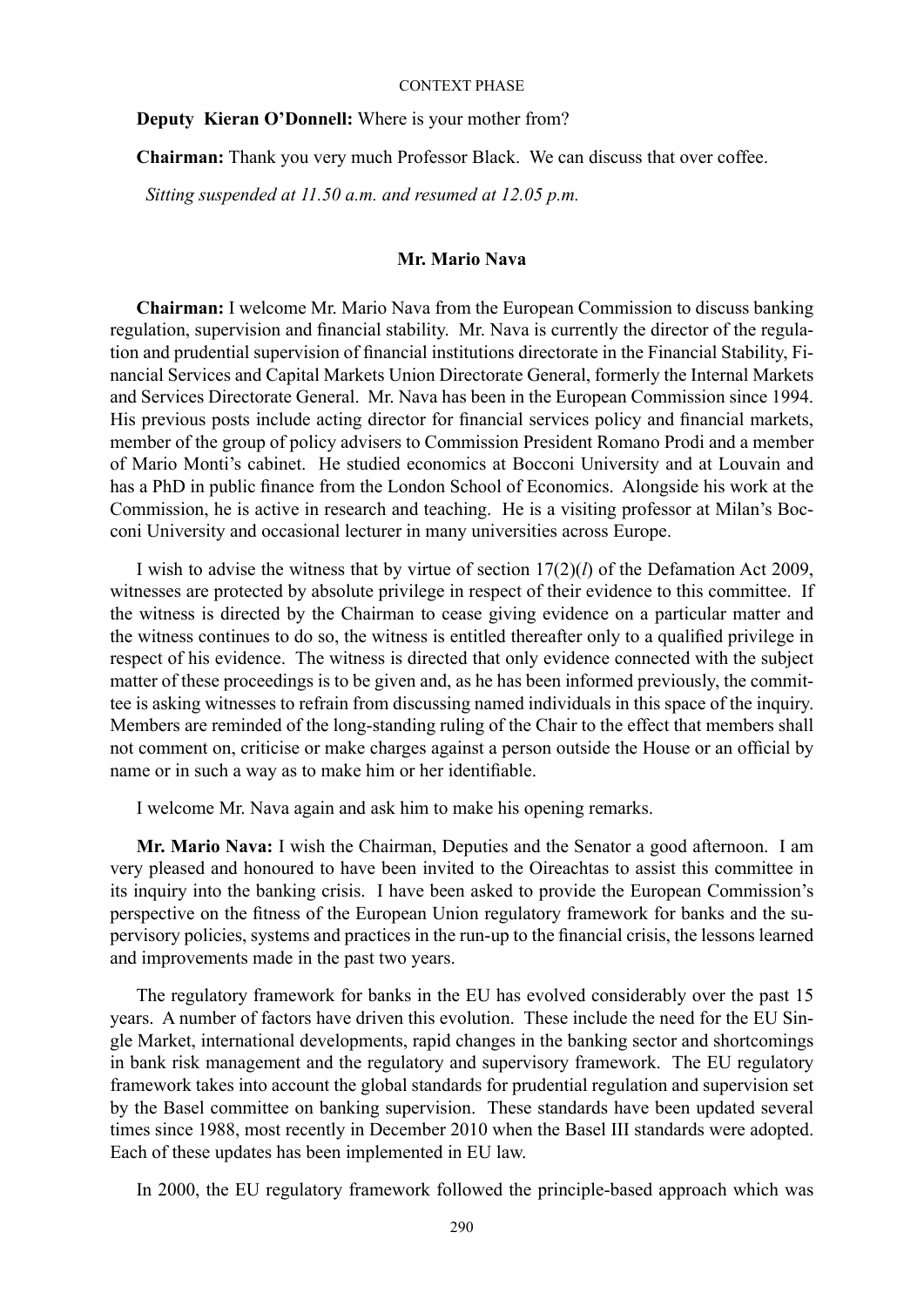embodied in a minimum harmonisation. Directives were used as the main legislative instruments, setting minimum requirements for prudential supervision. Member states were required to transpose those directives into their respective national legislation.

The use of directives as the main legislative instruments and the minimum harmonisation principle gave member states a degree of flexibility in setting the regulatory framework for banks, as long as they did not go below the minimum standards required by the euro. However, in line with the principles-based approach to regulation, member states typically did not resort to implementing over-prescriptive rules which would provide specific and detailed guidance to supervisors for exercising their duties. During this same period, national supervisory authorities were responsible for applying and enforcing the prudential requirements set out in the directives, which empowered each national supervisory authority to take the steps it considered necessary to implement prudential measures to safeguard the resilience of the banks and to supervise the financial stability of the banking sector as a whole. National supervisors had a considerable degree of discretion to apply stricter requirements than the minimum standards set out by the directives. In other words, nothing in the directives prevented member states and their national supervisors from taking appropriate measures to reduce further the risk of a bank failing or risk to the stability of the financial system as a whole.

The crisis has taught us a great deal about the failure of some European banks to manage their risk prudently and of some national regulators and supervisors to exercise their powers with sufficient rigour. Many studies and reports have been produced to analyse the consequences of the principles-based approaches pursued by national regulators and how national supervisors exercised their oversight and enforcement duties in the pre-crisis period. Reliance on soft and light touch approaches and low supervisory intensity encouraged by the principles-based approach to regulation, inadequate resources and insufficient attention to banks' corporate governance systems represented the most prominent causes of the various supervisory failures observed in several member states. Too often, national supervisors took a narrow focus on credit risk and underestimated the importance of other risks, such as concentration risk, liquidity and funding risks. Too little attention was given to market prudential considerations and effective early warning mechanisms which could have helped national authorities to detect emerging risks early and prevent bubbles from growing.

The EU capital requirement directive, which is known in the jargon as the CRD, was adopted by the European Parliament and the Council in 2006. It required national supervisors to conduct a thorough assessment of the risk management systems and governance of the banks they supervised and to take measures corresponding to the specific risk profile of the banks in question. The directive also stipulated explicit requirements for management of liquidity and concentration risks as well as risks arising from exposures to real estate markets. If national supervisors had used those powers to the full extent, a number of major difficulties could have been prevented. Robust risk management in the governance structure in banks and an effective oversight and control system represented the two indispensable conditions for the success of principles-based regulation. In the absence of those two preconditions, the regulatory effect intended by the directive could not have been delivered.

These deficiencies also revealed important shortcomings in the governance of the institutional framework for supervision itself and it sparked a period of unprecedented reforms in the EU, backed by an international consensus on the causes of the financial crisis and responses needed to address it. The reforms, therefore, had two distinctive dimensions - the regulatory dimension and the institutional dimension. I will discuss them in turn.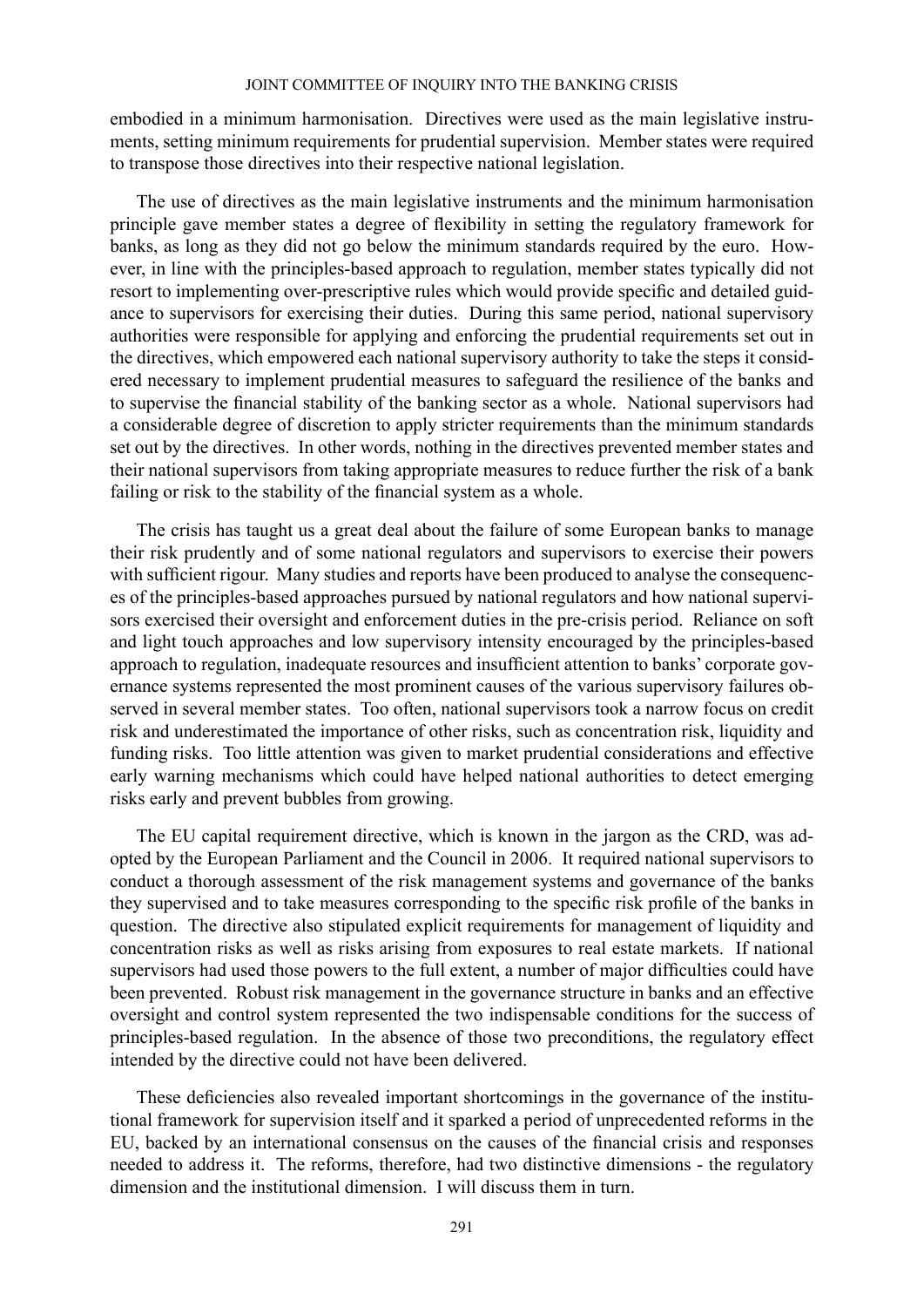On the regulatory side there has been, in line with international developments, a pronounced shift to a more rule based approach, introducing a more detailed guidance in the regulatory framework for the supervisors to ensure that they step up their supervisory scrutiny. As a result, the new regulatory requirements have been made more prescriptive, the coverage of risk has been expanded and the prudential treatment of those risks has been strengthened. These regulatory reforms were carried out in two phases. The first phase, which is called CRD 11 and CRD III, which were adopted in 2009 and 2010, respectively, introduced quick fixes for some of the most pressing deficiencies highlighted by the crisis, namely, liquidity management, large exposures, remuneration, management of securitisation, trading exposures and supervisory cooperation. For example, banks were required to develop robust strategies, policy, processes and systems for the identification, measurement, management and monitoring of liquidity risks and funding positions. In the interbank market, banks were not allowed to lend or place money with other banks beyond a certain amount to limit the risk of contagion, which also increased the diversity of borrowing banks' funding sources. National supervisors were required to review banks' remuneration policies and empowered to impose sanctions if these policies did not meet with the new requirement.

The second phase, which is probably the most well known and goes under the name of CRR/ CRD IV in the jargon, was adopted in 2013 and represented a more fundamental revision of the regulatory framework, responding in particular to the review of international prudential standards in the Basel III framework. This includes new rules regarding the quality and quantity of banks' regulatory capital, more detailed and harmonised rules dealing with liquidity, funding risks and excessive leverage, and measures improving banks' corporate governance, including rules realigning incentives. Supervisors have obtained enhanced sanctioning powers and are required to carry out their duties in a more intrusive, intense and forward-looking manner. Particular attention was given to measures improving supervisors' capacity to take appropriate remedial action at an early stage by putting more emphasis on macro prudential consideration.

This latest revision also aims to establish a single rule book to respond to the need for a more harmonised set of rules across the Single Market, to provide a true level playing field on which EU banks can compete. The degree of flexibility previously granted to member states and national supervisors, as I mentioned earlier, had led to divergent transposition of EU rules into national law. This created opportunities for regulatory arbitrage and hampered legal clarity. To achieve greater convergence, various options and discretions have been removed. Most provisions have been moved into the regulation known as CRR and that becomes directly applicable.

Parallel with the new prudential measures to reduce the probability of a bank failure, measures were also necessary to minimise the impact of possible failures and to equip resolution authorities with effective tools to deal with those situations. The new harmonised bank resolution regime embodied in the bank recovery and resolution directive, adopted by the European Parliament and the Council in 2014, was introduced in recognition of the fact that the normal insolvency regimes were not well suited to deal with bank failures. It was also a response to the need to protect certain critical stakeholders, for example, deposit holders, in functions of a failing bank and to reduce moral hazard in banks.

This legislation includes a requirement for banks and resolution authorities to draw up a recovery and resolution plan, gives bank supervisors an expanded set of powers to enable them to intervene in cases where an institution faces financial distress, provides the resolution authorities with a credible set of resolution tools, including bail-in, and improves co-operation between the respective resolution authorities.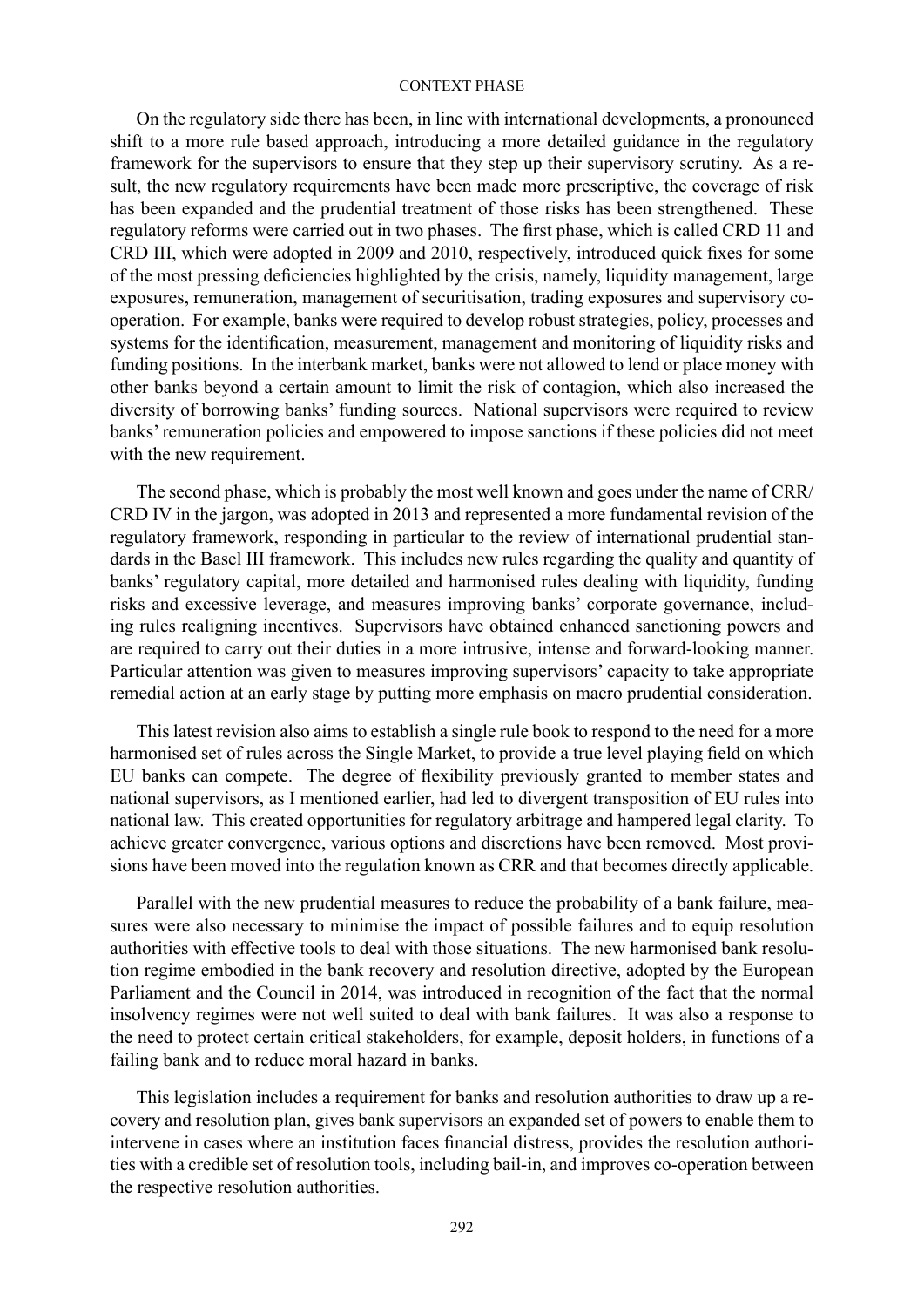Another initiative which should be mentioned in this context is the Commission proposal on banking structural reform dealing with the systemic risk of too-big-to-fail banks heavily engaged in trading activities. The proposal, which is still under negotiation in the Council and in the European Parliament, would provide for a ban on proprietary trading and empower supervisors to separate banks' risky trading activities from their retail operations. That is the regulatory side.

On the institutional side, the crisis demonstrated the need to adapt the institutional framework for financial regulation and supervision to a fast moving and inter-connected banking industry. First, the institutional reforms revolved primarily around the creation of the European Banking Authority. Its creation was necessary to promote convergency of supervisory practices in the EU and to improve communication and mutual trust among supervisors. In addition, the European Systemic Risk Board was created to respond to the failure of the national competent supervisory authorities to anticipate adverse market prudential developments and to prevent the accumulation of excessive risk within the financial system.

Institutional reforms went a step further at the euro area level and led to the creation of a banking union. The crisis clearly showed that in addition to a common set of reinforced rules for our banks, a single and independent supervisor to enforce those rules was also essential. Thus, the Single Supervisory Mechanism was created, with a view to breaking the link between banks and sovereign and ensuring the highest standards of quality and impartiality of supervision. While the European Central Bank, ECB, has taken over supervisory responsibility for the 120 largest banking groups in the euro area, day-to-day supervision of the smaller banks remains, for reason of efficiency, the task of national supervisors under the general guidance of the ECB.

The second, equally essential, element of the banking union is the single resolution mechanism. The single resolution board, the new single resolution body, will ensure that banks participating in the banking union are resourced, if necessary, in an efficient and centralised way, with minimum impact on taxpayers. The cost of any such resolution procedures will be paid for by the private sectors and backed by a single resolution fund financed by bank contributions.

To conclude, taken together, the reforms I have mentioned represent a significant strengthening of the regulatory and institutional framework underpinning the EU banking sector. It would be presumptuous to claim that these reforms have consigned financial and, in particular, banking crises to history. However, it is undeniable that, if properly enforced, these reforms equip supervisors and the resolution authorities with a more robust set of tools, making a future crisis less likely, and, if one were to happen, less costly. I thank the members and look forward to their questions and the debate.

**Chairman:** I thank Mr. Nava for his opening statement. I would like to acknowledge that he has come here representing the European Commission, and I thank the Commission, as a significant EU institution, for its co-operation with the inquiry.

I note that Mr. Nava comes from Milan. In that regard, I might use a comparison to explain what the European Commission does. Milan is very famous for its football teams. If I could describe banks as football clubs and central banks as national football associations, is Mr. Nava's role in the Commission comparable to FIFA or to UEFA in terms of setting the rules?

**Mr. Mario Nava:** I come from Milan, the land of two famous football teams. I do not quite get the equation between the two, but I am very happy to explain our role.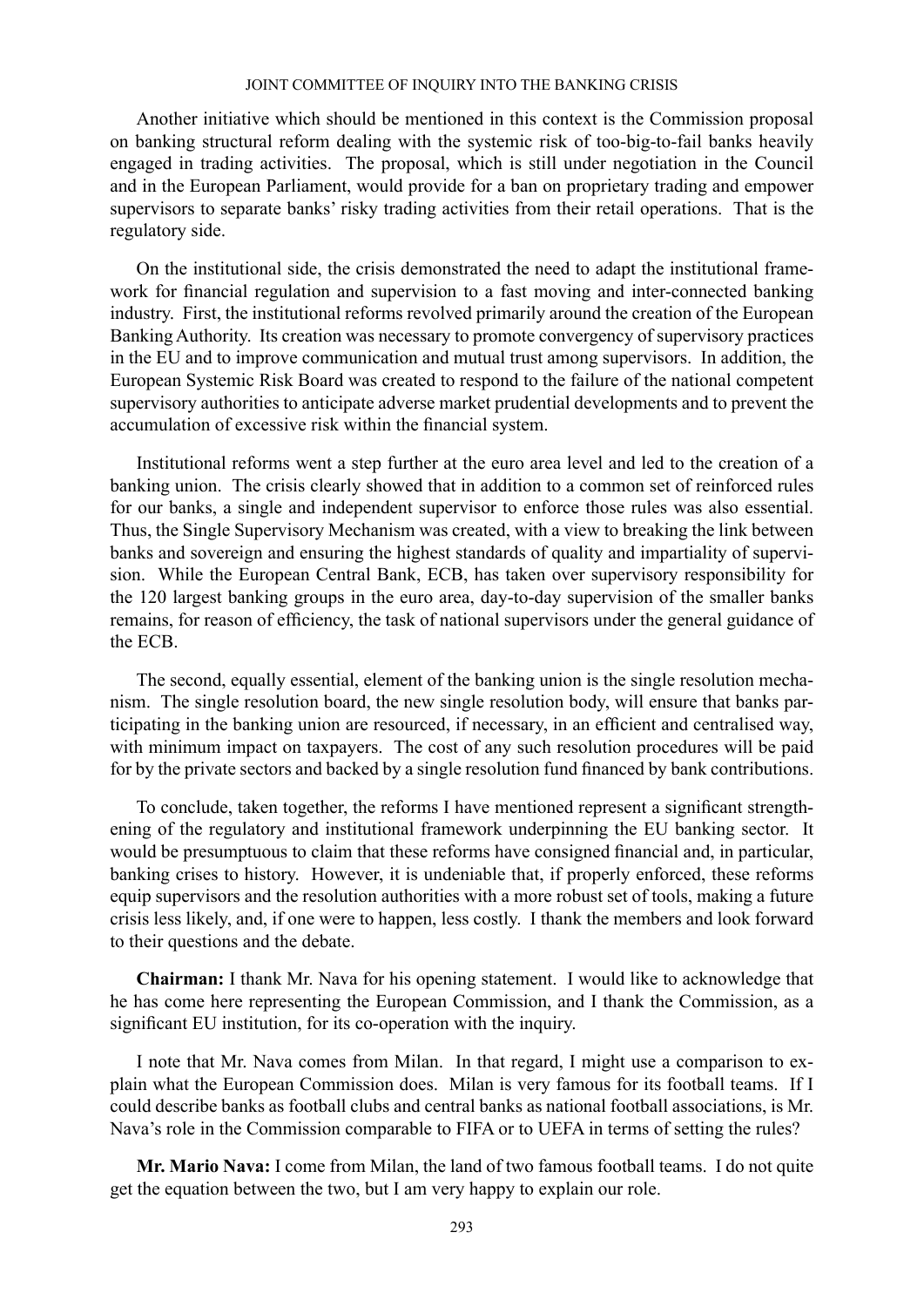**Deputy Kieran O'Donnell:** Mr. Nava is interested more in banking than in soccer.

**Chairman:** But would the UEFA-----

**Mr. Mario Nava:** I like the idea of trying to bring-----

**Deputy Kieran O'Donnell:** We are more interested in speaking about soccer.

**Chairman:** The Deputy will have his opportunity to speak.

**Mr. Mario Nava:** What we do is this. The European Commission is the body in charge of drafting legislation, so we draft legislation, particularly in the area of banking legislation. We get the legislation after having participated in the various discussions in the global forums. We then draft the legislation. The legislation that is drafted is brought to the Council and the Parliament. The Council and the Parliament have their ways of adopting legislation, but, broadly speaking, the Council works its own text and the Parliament works its own text. There are then meetings called trilogues at which the Council, Parliament and Commission try to find a common version of the text. Once the text is adopted and put in place, if it is a regulation it is directly applicable. If there is a directive, the Commission is still responsible for checking that the directives are well transposed - that is the technical word - into the national legislation. Essentially, that is our role. I would say it is a role of initiating the regulation and making sure, unless the regulation is directly applicable, that if the legislation needs transposing to the national legal systems, this transposition is correct and the Commission watches over that. Typically, one would say the Commission is the guardian of the treaty in doing that job.

**Chairman:** I thank Mr. Nava. In summary, to use my own analogy, Mr. Nava is UEFA and he sets the rules for Europe in terms of banking institutions and national regulations.

**Senator Sean D. Barrett:** I echo the Chairman's welcome to Mr. Nava and his football analogy. Many Irish people will be in Rome this weekend for rugby, and we have many happy memories of Italia '90, even "Toto" Schillaci. We got one back four years later when Ray Houghton got the goal. Terrific friendships were formed at that time, and I join the Chairman in welcoming Mr. Nava here.

Mr. Nava also represents a very important academic tradition in that the Italian school of economics, *scienza delle finanze*, includes eminent people in economics to which Richard Musgrave has drawn our attention, and Mr. Nava is in that tradition. I see references to these people in his academic works. One of them, Maffeo Pantaleoni, was a very good economist who was elected to the Italian Senate but died soon afterwards, so I am hoping not to follow that precedent.

Mr. Nava was very pessimistic at the end of his contribution when he said that it would be presumptuous to claim that these reforms have consigned financial crises, and banking crises in particular, to history. When is the next crisis due? Should those watching this on television be worried if somebody of Mr. Nava's knowledge and eminence says we have not got this correct yet?

**Mr. Mario Nava:** The Senator may take my last statement in various ways. I would say it was probably more of a British-style understatement. I did not want to come before the committee and claim that there will never be another crisis because I did not want to be proved wrong by what may happen and what we have not foreseen. However, it is very clear that with all the reforms we have done we looked in academic terms to the two important components of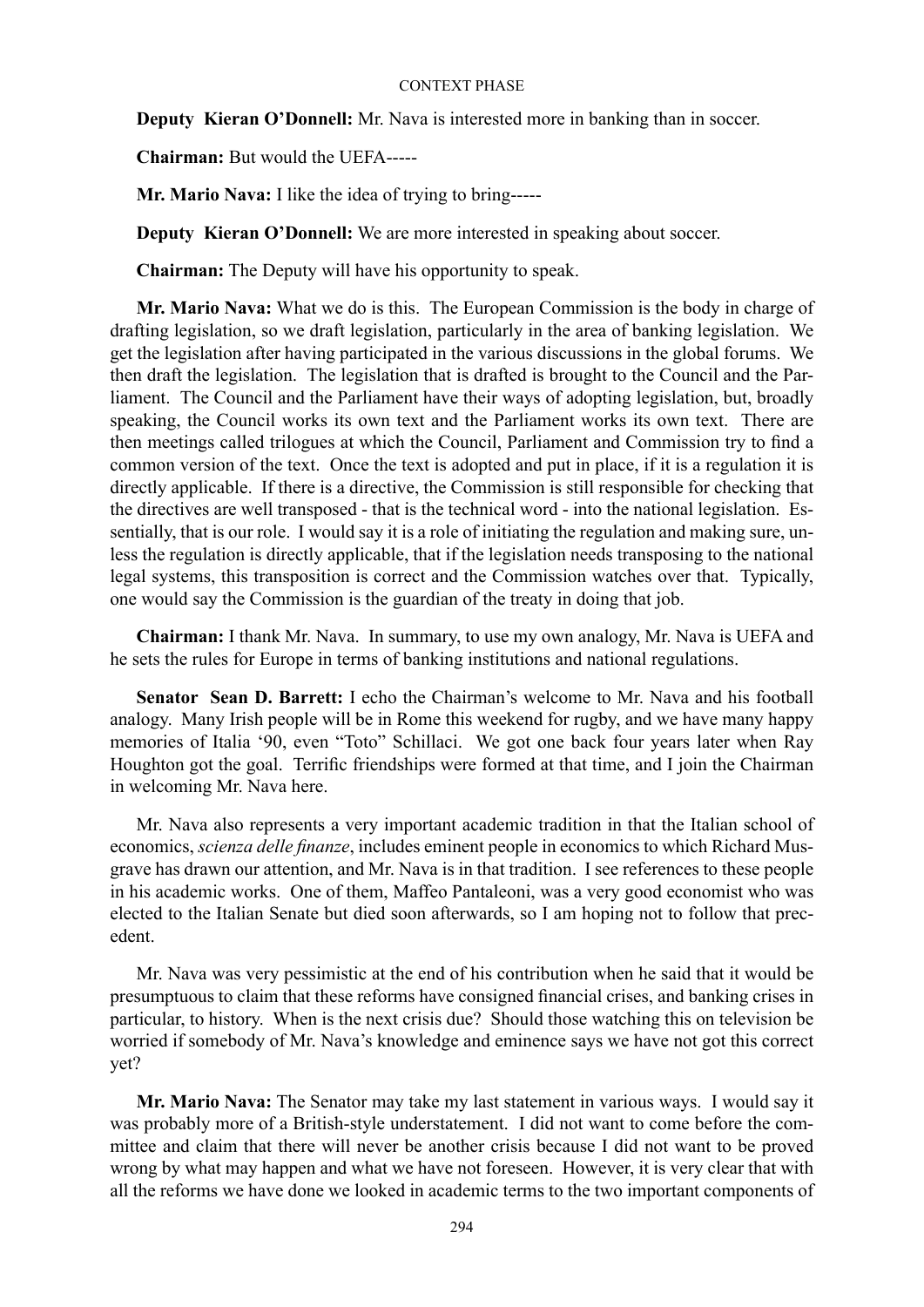a crisis. One of these is the probability that a crisis will come, and we have put in place all possible mechanisms to reduce that probability by essentially ensuring better risk re-pricing. One way to look at the crisis is that the pricing of the risk in the banking institutions was not always correct, so we have put in place a number of regulations that allow for a more truthful risk repricing. However, it is important to understand that the project does not consist only of new rules on capital, concentration risk and liquidity, but also new rules on supervision and resolution, and resolution is what makes an eventual crisis have much less of an impact on taxpayers than anything else. Those are the two pillars we have addressed.

The Senator asked where I would see the next crisis coming from. That is part of the work that the Commission needs to do in the next five years. In his opening statement the Chairman asked what we could expect from the Commission in the next five years. He should not expect the same volume of regulation from the Commission in the next five years as he has seen in the past five years. That is very clear. What he should expect from the Commission in the next five years is much more reviewing of what we have done, evaluation, and calibration of all of that.

Let us be clear. The financial reform we carried out has allowed us regain financial stability. Financial stability at some moments seemed truly in peril. The work we did allowed us to regain financial stability not only on paper and by law but also in the markets. Bank capitalisation has increased massively following the new regulation. Because that was done and because we have regained financial stability, it is possible now to look at how this new financial stability and these financial reforms can contribute to the major objectives of the current Commission, which are growth and jobs. In a word, there is no growth without financial stability, but there is certainly no financial stability without growth. That is the type of thing we will look at in the next five years.

**Senator Sean D. Barrett:** What does the truthful, risk-free pricing Mr. Nava mentioned mean in application? How do we get better performance from bankers than has been the case heretofore?

**Mr. Mario Nava:** One way of doing that is by increasing the capital requirements for the various activities. When the capital requirements are low, it may well be that the risk is not priced sufficiently. If we increase the capital requirement we may not get the exact risk pricing, but we certainly set a floor for risk pricing so that it is not too low. There is one point I should make very clear. As the Senator knows, the objective here is not to eliminate risk because lesson No. 1 in economics is "no risk, no return". The objective is not at all to eliminate risk but to allow people to take risks in such a way that if something goes wrong they pay for it. They can take a risk but they assume the risk. The aim is to avoid people taking risks and then shovelling that risk onto someone else. That is the objective.

**Senator Sean D. Barrett:** Why has it taken so long, given that the euro was established as a financial currency in 1999 and an actual currency in 2002? It is now 2015. Should these rules not have been in place when the currency was introduced?

**Mr. Mario Nava:** When the currency was introduced in 1998, a committee was set up for banking supervision at the euro area level. The committee was set up at the initiation of the then board member, Mr. Tommaso Padoa-Schioppa. Interestingly, the committee was chaired by the deputy governor of the Bank of England, Mr. Brian Quinn, who was also very involved in football. Once he retired from banking, he became chairman of Celtic Football Club in Glasgow which won many cups and leagues and so forth. The committee was set up in 1998 or 1999 and was tasked with examining the question of whether, together with a common currency, we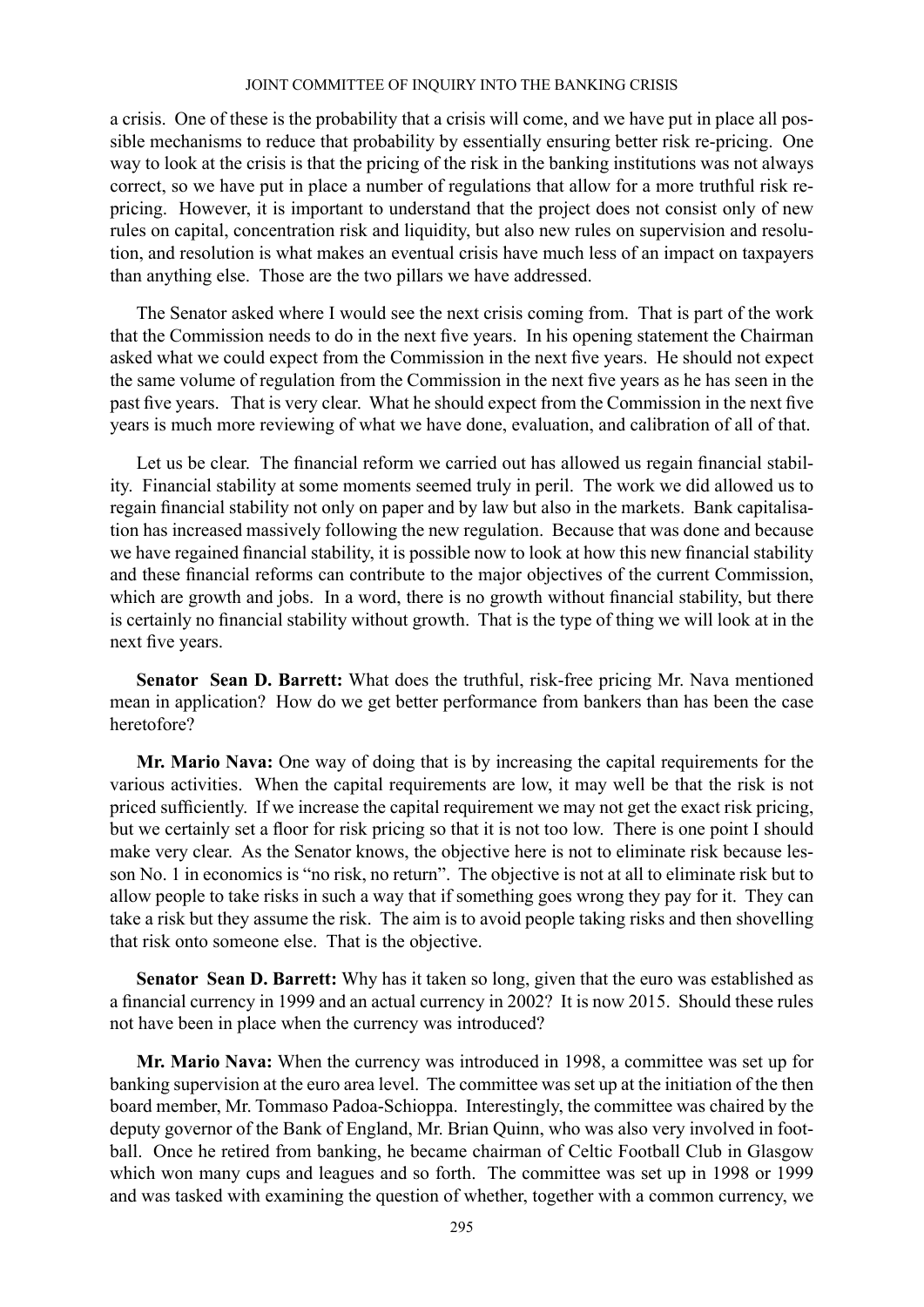should have common banking supervision.

Things take time, however, and as we say, Rome was not built in a day. I have a slide here which illustrates the key milestones. Obviously, in the initial period from 2002 to 2006 we had quite positive economic developments and clearly that meant less pressure. Not only did positive economic developments mean less pressure, however, they also hid the potential difficulties to a degree. It was only with the arrival of the crisis that we were able to see the shortcomings and deficiencies. Then, I would say that we acted quite rapidly, as fast as we could. I was very happy to read a report by the House of Lords yesterday which found that given the very difficult circumstances in which the European institutions had to act, they acted appropriately in general. The report states that the work they did was to be "admired". Clearly it takes time to pass a directive. I have explained the mechanism - the Commission drafts, the Council and Parliament adopt and so forth. To return to my slides, members will see that from 2006 onwards we have been very productive.

In response to the question of whether we could have foreseen the problems, it is more difficult to do so in good times.

**Senator Sean D. Barrett:** In the context of the 2006 capital requirements directive, we have heard evidence that by that stage in Ireland the damage was already done so the fact that nothing happened between 2000 and 2006 was very serious. In Mr. Nava's presentation he said, with regard to EU directives before the crisis, that "nothing in the directives prevented member states and their national supervisors from taking appropriate measures to reduce further the risk of a bank failing or risks to the stability of the financial system as a whole". Was the EU just standing by at that stage? With regard to the EU capital requirements directive, he stated that "if national supervisors had used these powers to the full extent, a number of major difficulties could have been prevented". I think the crisis was out of control in Ireland by that stage and those missing years, between the creation of the currency in 1998 and 2006, are crucial. Did the EU know what the Irish Central Bank was doing at that time or that there was a crisis in Irish banking? Did it report adequately and sufficiently?

**Mr. Mario Nava:** I hope I have explained clearly in my opening statement that the directives were based on the principle of minimum harmonisation. The role of the Commission is not supervisory. The Commission's role, as I said in response to a question from the Chairman, is to initiate legislation, to see that the Council and Parliament adopts it and then to make sure that it is well transposed. The supervisors, however, do not have to report to the Commission. In those years there was clearly, with the minimum harmonisation rules, subsidiarity so there was no legal power by which the supervisors should report to the Commission about one or other of the banking rules.

**Senator Sean D. Barrett:** Mr. Nava says that nothing prevented national authorities from taking appropriate measures. In retrospect and with hindsight, one might say that it is a pity that there was not somebody saying "By the way, you should ---

**Chairman:** Do not lead the witness. Ask the witness if that was appropriate but do not make a judgment yourself, Senator.

**Senator Sean D. Barrett:** I am just acknowledging what the witness said, that it was a period during which the responsibility was national.

Mr. Nava in his own book, *Economics and Policies of an Enlarged Europe*, has cast doubts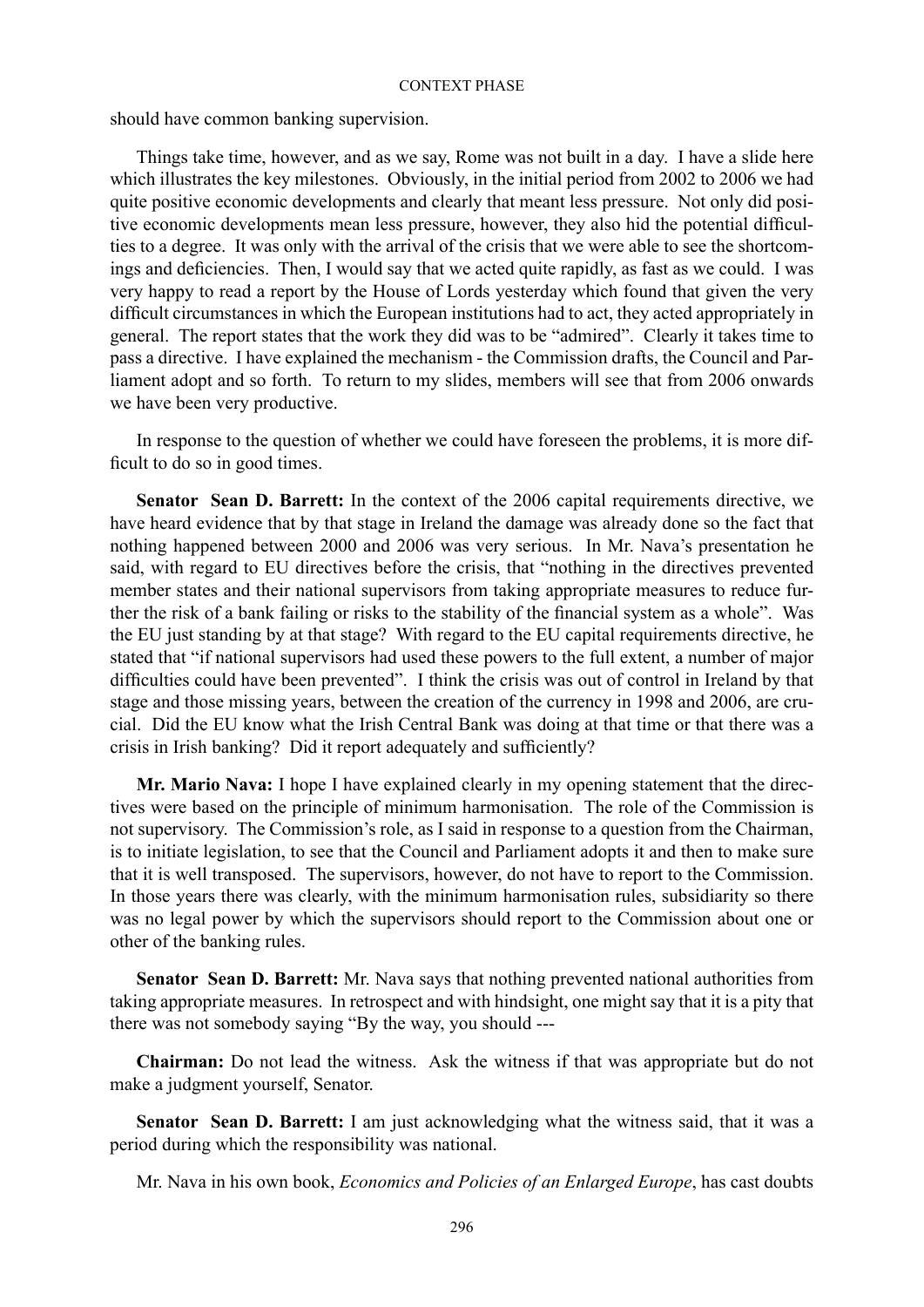on whether there were sufficient gains from a common currency, with the benefits to be a mere 0.5% of EU GDP in the mid-80s, while other authors put this figure at 1%. Ireland trades primarily outside the common currency area. Mr. Nava's view was that "the undoubted benefits achievable for the single market" through the effects of the single currency are probably "not enough to justify the endeavour of renouncing the national currency". Was that a consideration at the time? The euro project is doubted in Mr. Nava's book, published in 2005. We have had a single currency since 1999 and the nation was still in charge. In Mr. Nava's opinion, the benefits of a single currency were small. Could Ireland have solved the problems itself during that period?

**Mr. Mario Nava:** As I said, there was a single currency but there was not a single supervisory system. There were capital rules and those rules were based on the principle of minimum harmonisation, meaning that members could not go below the minimum thresholds but could reinforce them on the basis of their own needs. This ability to reinforce common laws on the basis of needs still exists in some areas today, for example, even under the maximum harmonisation approach, in real estate. Real estate is very different from one country to another. Real estate in Dublin is not the same as real estate in London or Paris. In real estate, lots of freedom has been left to the national supervisory authorities to take measures, typically macro-prudential measures, that might help.

In the period from 1999 to 2006 or 2007, the national supervisors had the responsibility, no doubt, for their own banking systems. Therefore, they also had the latitude, when considered necessary, either to go for more stringent rules or to do what is known in the jargon as Pillar II, which means supervision on a bilateral basis between the bank and the supervisors. Or they could do supervision on a bilateral basis of a particular bank that was exposed to a particular sector, region or counter-party, and ask for more requirements. All of this was certainly in the hands of the national supervisors at that time, but I repeat that the national supervisors did not have to report to us in the Commission on what they were doing.

**Chairman:** I will bring Senator Barrett in again later.

**Senator Sean D. Barrett:** I thank the Chairman and Mr. Nava.

**Deputy Kieran O'Donnell:** I welcome Mr. Nava. I wish to raise a couple of points. The first two pages of his testimony deal with the whole area of supervision, mostly in a European context. Mr. Nava said it was up to the regulators in the individual countries. In terms of risk management and effective early warning systems, how would he view the Irish system? To use football parlance again, was there a situation in which the offside rule, in terms of the way the banks were operating, was not being properly enforced by the referee - that is, the Irish regulator? Was it effectively being misinterpreted?

**Chairman:** No leading questions may be asked. Otherwise, the Deputy will be offside.

**Mr. Mario Nava:** I thank the Deputy for the question. If I gave a response I would be contradicting what I have just said. The Commission was not at the receiving end of the analogies of the supervisors. Of course, we looked at it in the framework of controlling the national economies. I am aware that in two weeks' time another witness from the Commission will be discussing the issues with the national economy leading up to the crisis. We were not privy to those discussions that should have taken place between the national supervisor-----

**Deputy Kieran O'Donnell:** But Mr. Nava said that if national supervisors had used their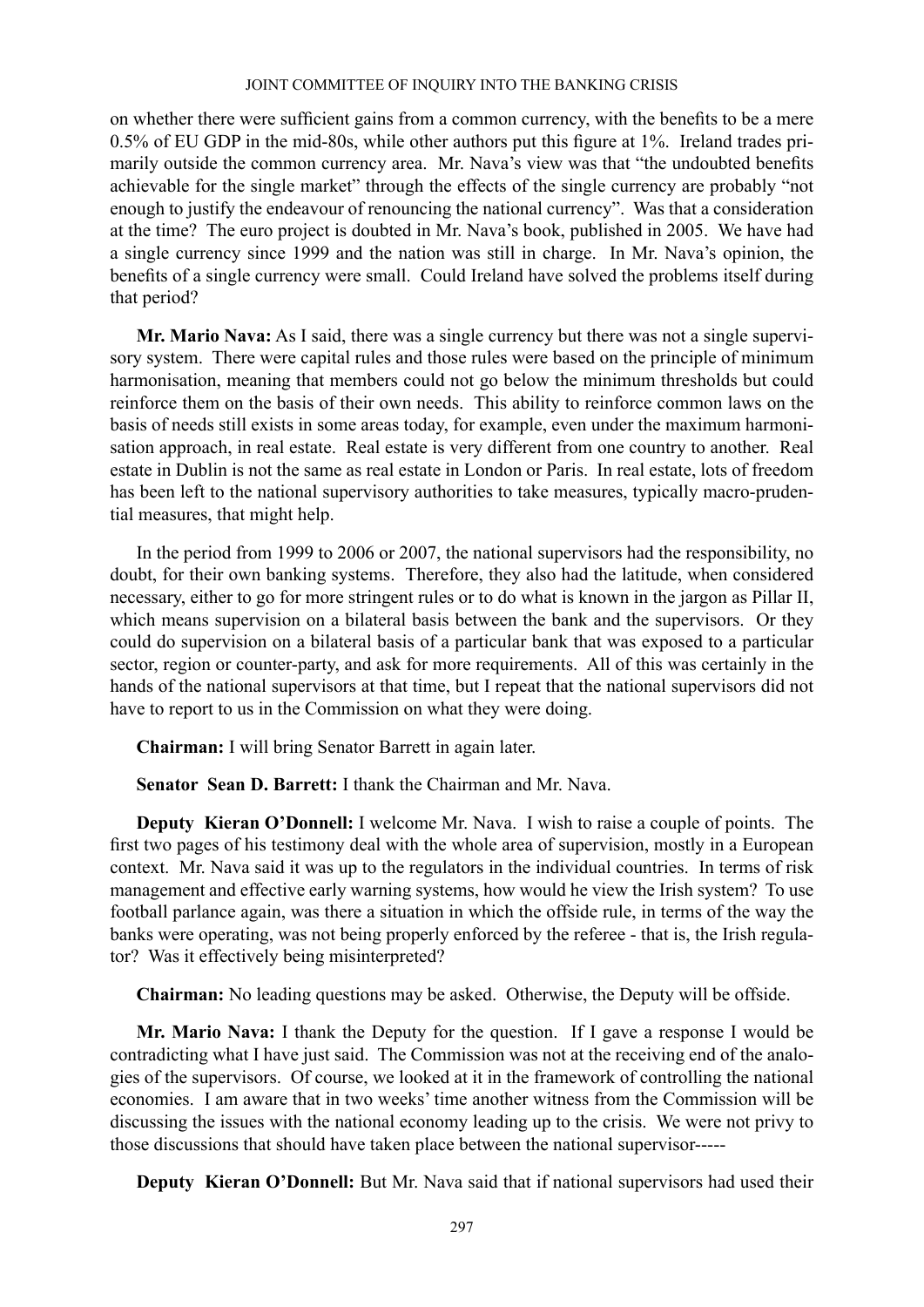powers to the full extent a number of major difficulties could have been prevented.

**Mr. Mario Nava:** That is our statement, which we made clearly with insight.

**Deputy Kieran O'Donnell:** Obviously, Mr. Nava was making a statement. In an Irish context, what would it be? Mr. Nava is here as a representative of the European Commission, but in an Irish context, can he elaborate on that statement?

**Chairman:** On what the intentions were or could have been.

# **Deputy Kieran O'Donnell:** Correct.

**Mr. Mario Nava:** If the issue is what interventions there could have been, I think that when a national supervisor sees some sector growing at an excessive pace or some particular counterparty to which the banks are excessively exposed, he or she - without referring in particular to one sector or the other, or one bank or the other - certainly has the power to intervene. Supervisors had the power to intervene in two possible ways: first, by stepping up the legal requirements that were provided as a minimum by the directive from Europe-----

**Deputy Kieran O'Donnell:** Capital requirements.

**Mr. Mario Nava:** Yes, capital requirements. That was the first way. Second, in their supervisory discussions with the banks, they had the latitude to step up the requirement only for one particular bank or for a group of banks exposed to that particular risk without necessarily raising the legal requirement - that is, targeting one particular bank or one particular group of banks that were at risk. This is what the supervisors could have done. More detailed guidance on what supervisors could do came later. The realisation of the move from principal base, minimum harmonisation and subsidiarity and the need to give more guidance came with time, so there was nothing that prevented them from doing these things. Also, there was not very detailed guidance as to what they could do.

**Deputy Kieran O'Donnell:** What about the interaction of the ECB with the individual central banks in each country? Was there no interaction in terms of an overview from the ECB?

**Mr. Mario Nava:** As far as I know, the ECB-----

**Chairman:** The Deputy asked the question rather than saying what intervention-----

**Deputy Kieran O'Donnell:** What oversight role, in the European context, would the ECB have had over individual central banks?

**Mr. Mario Nava:** We were discussing the ECB before. There was no supervisory responsibility until very recently, November 2014.

**Deputy Kieran O'Donnell:** So any decisions taken by the ECB would be entirely down to its own decision-making process, and it would not in those circumstances be reliant on the decisions or advice its gets from the individual country's central bank?

**Chairman:** Is that what Mr. Nava is saying?

**Deputy Kieran O'Donnell:** For clarification purposes, is Mr. Nava saying that, effectively, the ECB and the Irish Central Bank operate independently of each other?

**Mr. Mario Nava:** I am sorry; that is not what I am saying. What I am saying is a different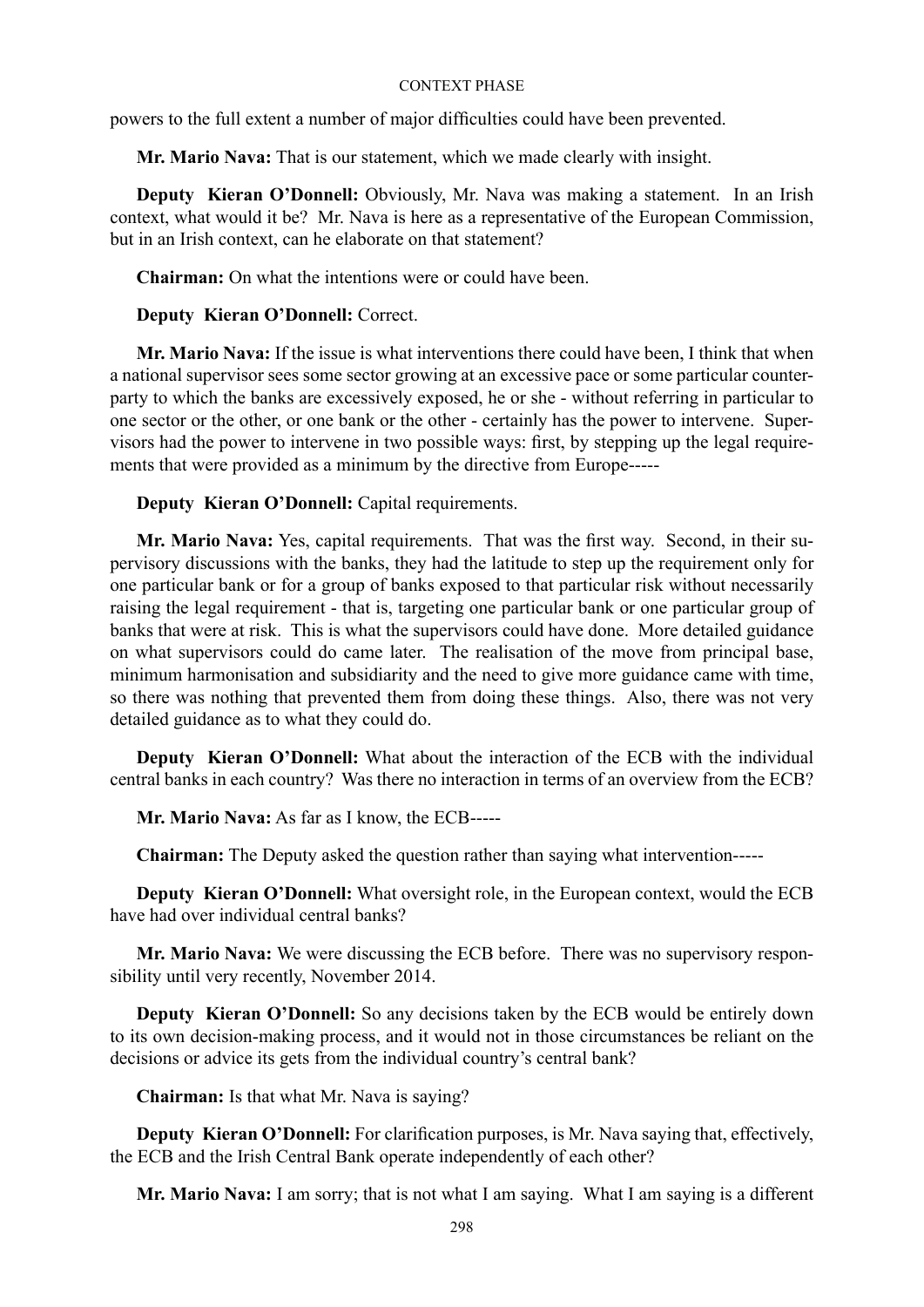thing. What I am saying is that the ECB was the monitoring authority and had that responsibility. The Irish Central Bank was the exclusive supervisory authority until very recently. There were committees at those times at which all the supervisory authorities were put together - committees that were particularly useful for dealing with cross-border banks, where banks were active in more than one country and account must be taken of interactions between the different countries. That is what I am saying. The supervisory responsibility lay with the national authorities. There were committees and ways to bring supervision to the level of where economics was. The later move to the banking union - where banking union means central supervision - was dictated by the simple fact that the economics had moved ahead of the regulatory institutional framework. The banks were much more integrated than the regulators and the institutions were. We found ourselves where the European banking sector, which is a very large sector. As the committee is aware, the European banking sector alone, depending on the year, represents between 40% and 50% of the world banking sector and is about four times as big as the American banking sector. The European banking sector is very large and is very economically integrated. There are banks that are present in many countries, and often are more important in the host countries than in their original country.

**Deputy Kieran O'Donnell:** In the limited time available to me, can I move on to something in which the European Commission is directly involved. I do not know if Mr. Nava had the opportunity to view the contribution of Professor Black, who appeared before the committee this morning. Professor Black spoke about the impact of Basel II and said its outcome was preposterous. He said that the level of capital required in Europe was a third less than what would have been required in the US. He said the US effectively requires three times the level of capital weighting reserves that would apply in Europe. Also, the Basel III agreement will allow banks to have loans - effectively assets - to customers of 33 times their core Tier 1 capital. It is similar to the leverage of Lehman Brothers prior to its bankruptcy. Can Mr. Nava give his view? As that is very much within his domain, how does he respond to Professor Black's criticism of Basel II?

**Mr. Mario Nava:** Definitely. The story I am trying to tell you this morning is a story of evolution. It is a story of trial and error and improvement over time.

**Deputy Kieran O'Donnell:** With due respect, the trial and error has resulted in a situation in Ireland-----

**Chairman:** Deputy O'Donnell-----

**Deputy Kieran O'Donnell:** Mr. Nava speaks about trial and error-----

**Chairman:** There are consequences on the ground.

**Deputy** Kieran O'Donnell: -----but there are consequences on the ground for the Irish public because up to €64 billion of bankers' debt, which is on the public record, has come about, potentially, because of these trials and errors. How does Mr. Nava respond to Professor Black's criticism this morning, which is in the public domain, that he regards Basel II, which falls under Mr. Nava's remit, as preposterous because the level of capital required is less than a third of what it would be in the US?

**Mr. Mario Nava:** What I was trying to say is that Basel II no longer applies. It has not existed since 2010. Now we have Basel III, which has multiplied the capital requirements, which means that not only within the remit of the European Commission, when we make the banking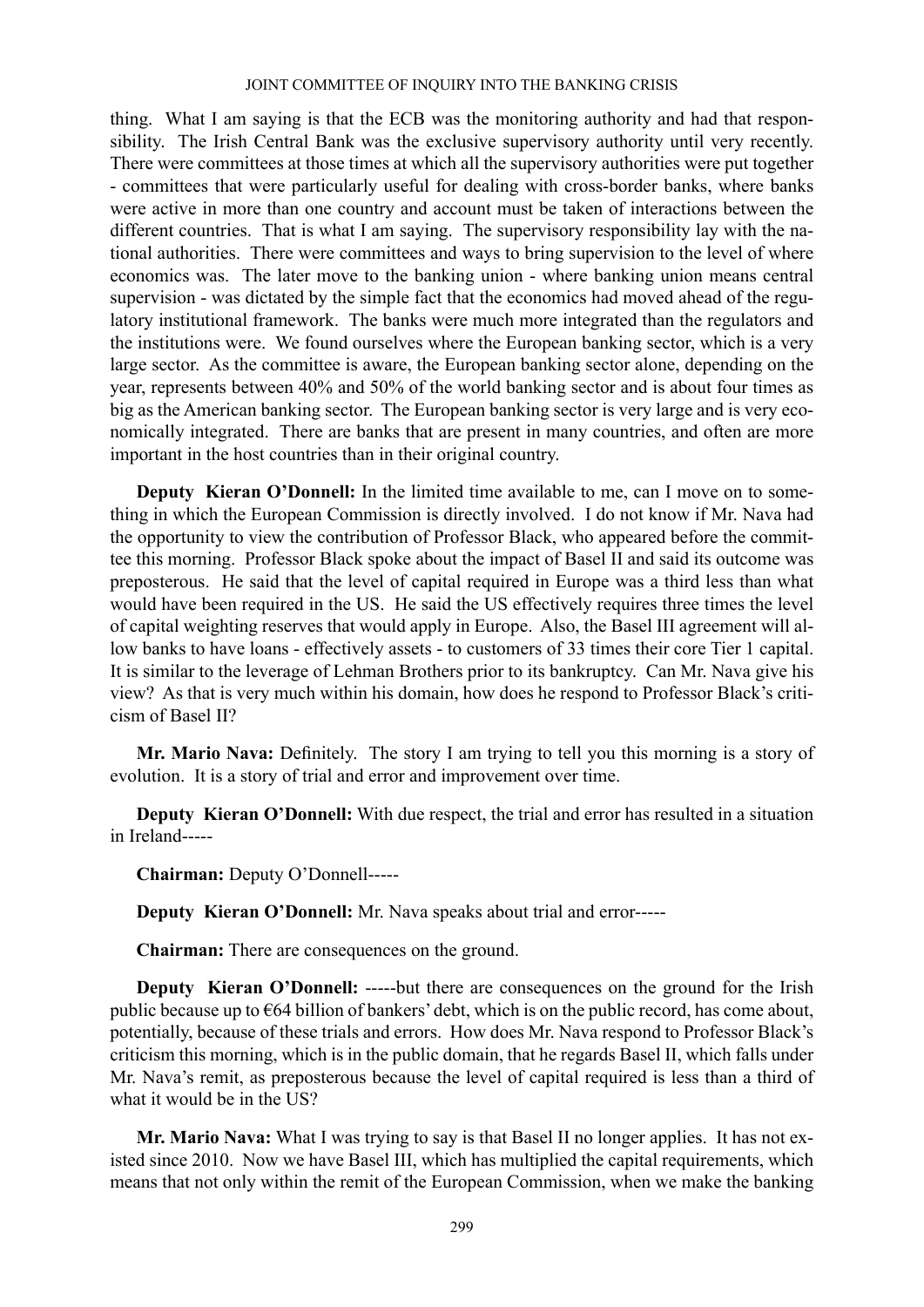directives, but at a global level, there has been an awareness, or recognition, of the fact that the capital levels set by Basel II were too low. We moved to the capital level set by Basel III. What I have said before, and must repeat, is that once the capital level of Basel III came about, once the Commission proposed the capital requirement directive, which has been adopted by the Council and Parliament, the market reacted. This is a very important point-----

# **Deputy Kieran O'Donnell:** I need Mr. Nava to-----

**Chairman:** The Deputy asked a lengthy question, so I will give the witness-----

# **Deputy Kieran O'Donnell:** I want-----

**Chairman:** I will let the witness respond, because the Deputy's question was quite lengthy. Mr. Nava, please complete the answer. I will give you some time.

**Mr. Mario Nava:** The important thing is the "fully loaded" concept under Basel III. It refers to the requirements that will exist in 2018. Forget the regulators: the market today, and the numbers in the banks, ask that all banks live under the so-called fully loaded requirements. I take that as a recognition of the fact that the regulatory reform we put into law has been welcomed by the market. I am sorry to have taken so long.

**Chairman:** The Deputy has four minutes.

**Deputy** Kieran O'Donnell: This allows the same level of leverage that applied when Lehman Brothers went bankrupt. How does Mr. Nava respond to that?

**Mr. Mario Nava:** The leverage ratio is an indication of Basel, but it is not yet a binding law in Europe. It may be used from 2018. I am sure the committee knows that when we brought this concept of the leverage ratio to the Council and the Parliament, they added a little more, so it became leverage ratios, and then it added leverage ratios depending on the business model. It acknowledged the fact that the leverage ratio may be different depending on the business model. The leverage ratio as a binding law - not as a discussion between supervisor and banks, not as a Pillar II concept but as a binding law - will be there from 2018, and so I cannot anticipate today exactly what it will do.

**Deputy Kieran O'Donnell:** Mr. Nava's submission states that "the Single Supervision" Mechanism was created with a view to breaking the link between banks and sovereigns" so that effectively the taxpayer would not be on the hook. In what circumstances will the conditions be such - in an Irish context - that Europe can provide money to purchase shares in banks that the Irish Government has already recapitalised and put money into? Under what conditions will the European Stability Mechanism, ESM, step in and purchase the shares that the Irish Government had to purchase to put money in the Irish banks on behalf of the taxpayer?

**Mr. Mario Nava:** It is important to understand how the Single Supervision Mechanism, SSM, and the Single Resolution Mechanism, SRM, work. They dramatically reduce the probability that a country will be obliged to use public money. For example, the first articles of the SRM, which few people pay attention to, speak about resolution plans. The first articles try to de-dramatise the famous weekend of resolution and to make sure that at the moment of resolution, which will be a difficult moment, the resolution authorities, who have to intervene, know exactly what to do because they have planned what to do in advance. Those plans differ from one bank to another. That is the resolution plan. There is another point in the Bank Recovery and Resolution Directive that I quoted - the ability to contain losses.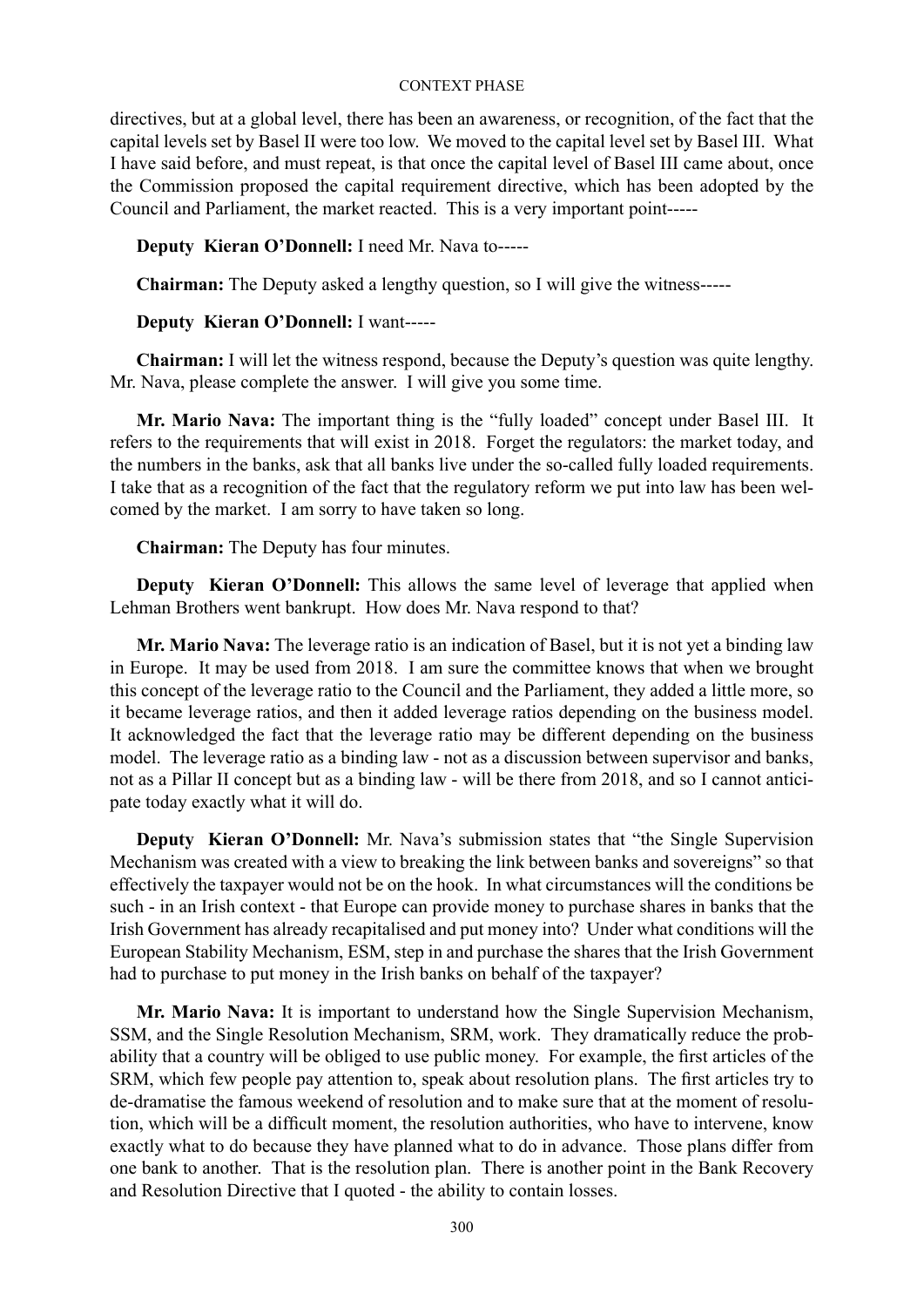**Deputy Kieran O'Donnell:** In the limited time, I am aware-----

**Chairman:** I will bring the Deputy back in at the end.

**Deputy Kieran O'Donnell:** Please, Chairman; I want the questions I asked answered.

**Chairman:** I will give the Deputy time later. He will have a chance to come back in at the end of the session.

**Deputy Kieran O'Donnell:** No; I actually intervened because I want Mr. Nava to speak purely about the Irish context. In what circumstances could retrospective recapitalisation apply under the ESM?

**Mr. Mario Nava:** I am not here to speak about the Irish context. I am here to speak about the European legislation. What I know about the European legislation is that the potential retroactive application of the direct recapitalisation mechanism is decided on a case-by-case basis and by mutual agreement of all the ESM. In making this statement, which is a bit general and simple, and is to be found in the rules with no reference to any particular country, I am repeating what the rules say: on a case-by-case basis and with the general agreement of the ESM members.

# **Deputy Kieran O'Donnell:** Thank you.

**Deputy Eoghan Murphy:** I would like to come back to the idea of minimum harmonisation, which Mr. Nava spoke about in his opening statement. He said this provided the minimum requirements for the enacting of prudential supervision in each member state. To his knowledge, did any country enact less than the minimum requirements or attempt to enact less?

**Mr. Mario Nava:** No. There is a minimum level in the rules that a country cannot go below, although it can go above that level. The issue is not going below; it is going above. There has been a global movement away from giving a little guidance and giving only the principal base to a more rules-based system under which we tend to say much more of what countries could or should do. There is no issue with regard to countries going below the rules that have been set.

**Deputy Eoghan Murphy:** To Mr. Nava's knowledge, did any country, at the beginning of the last decade and in the years leading up to 2006, when the directives were transposed, go above the minimum recommendation?

**Mr. Mario Nava:** If they wanted to, they could have done.

**Deputy Eoghan Murphy:** Is Mr. Nava aware that anyone did? The Commission follows this up.

**Mr. Mario Nava:** There are some countries which - when implementing, but especially when supervising, even in the absence of precise guidance for supervision - went for more intrusive practices. When it comes to supervision - I am really simplifying this to give the Deputy the idea - there are two types. One is a more intrusive type of supervision, with supervisors physically in the bank, going residential, checking the numbers. In other countries they had softer supervision and less day-by-day supervision. These were two schools. I am simplifying because there are intermediate positions. For clarity, these were two schools of supervision that we saw progressing in Europe in different countries. Maybe that is one of the reasons we recently came up with more guidance for what supervisors can and should do in particular circumstances.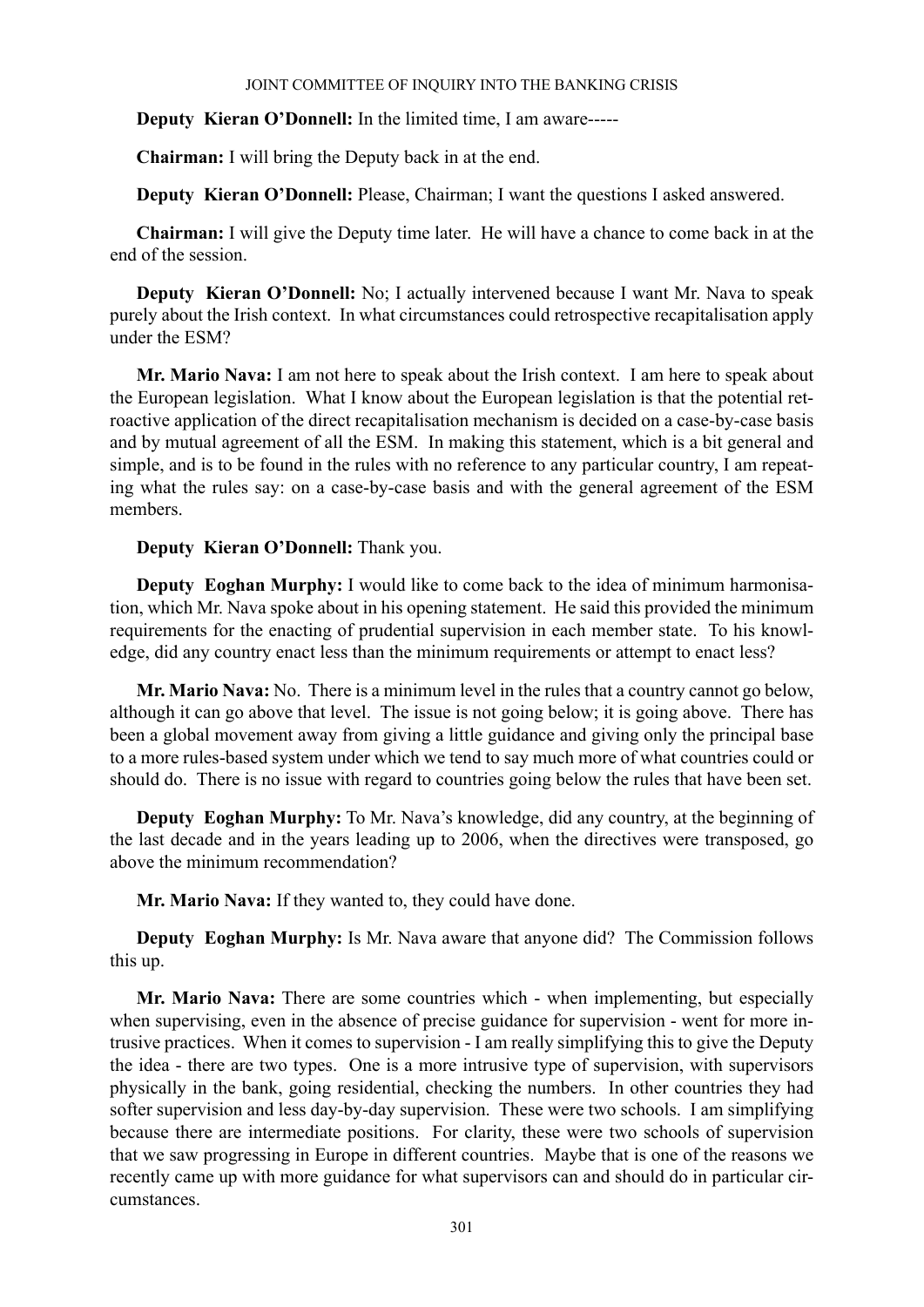**Deputy Eoghan Murphy:** As you watched this happening throughout the 2000s into 2006, and the crisis in 2008, did you find a correlation between those countries that had gone further than the minimum and the success or robustness of their banking system?

**Mr. Mario Nava:** Supervision certainly helps to contain risks, and more intrusive supervision, which results in better knowledge of banks' risk management and the internal measures they take, has helped. One can look for the correlation. The crisis was general in Europe but it is clear that it has hit some countries more than others.

**Deputy Eoghan Murphy:** We then come to 2006 and the capital requirements directive. Mr. Nava said in his opening statement that had these powers been used "to the full extent, a number of major difficulties could have been prevented." He is not talking about one particular country. Is he saying the directive was not being properly implemented or followed?

**Mr. Mario Nava:** No, what I am saying is that the directives were transposed and the Commission checked over the transposition of all the directives. What I am saying is that there could have been moves by the national supervisors which were not prevented by the directive. They were not even guided and they were not prevented. The reason there was not a precise guidance is exactly because there were different situations in different countries and therefore subsidiarity applied and depending on the economic and banking situation in a given country, the response would have been different from the response in another country.

**Deputy Eoghan Murphy:** Is it fair to say that the 2006 capital requirement directive was sufficient but that the national authorities-----

**Mr. Mario Nava:** It is fair to say that the 2006 capital requirement directives implementing Basel I, were done in the spirit of the time which was the spirit of going mainly for principlebased regulation. It is not fair to say that we did not realise that it was not enough. I have made this argument before in reply to a question from Deputy O'Donnell, which was that indeed, Basel II was then essentially scrapped and Basel III came. As I said it has been a history of evolution where there has been a constant improvement of the regulation and the supervision by learning from crises that emerged.

**Deputy Eoghan Murphy:** I refer to something Mr. Nava mentioned earlier about credit concentration limits. Are we going to have harmonisation at EU level on credit concentration limits or will that be left to national authorities in new supervisory structures? I was not clear from Mr. Nava's earlier statement if there was going to be an EU-wide directive on credit concentration as part of new structures or whether it will be left to the national authorities.

**Mr. Mario Nava:** No, credit concentration is certainly part of the capital requirement directives. Credit concentration may be looked at in different ways, for example, moving from micro to macro. The most obvious mechanism of credit concentration is excessive concentration to a counter party; for example, a bank lends me too much or a bank lends too much to a particular company. There can be credit concentration to a sector whereby a bank lends too much to a sector. There can also be credit concentration to a region whereby a bank lends too much to exposed activities in that region. This is a movement from micro to macro. One of the things we learned from the crisis is that national supervisors were more on a micro level and for good reason. Among the institutions which were created in 2011 was the European Supervisory Risk Board. This board's specific task is to help countries to carry out macro-prudential supervision and to carry it out in the context of the Single Market. Definitely, credit concentration is an issue but what I am trying to say is that this issue has both micro and macro aspects. Therefore,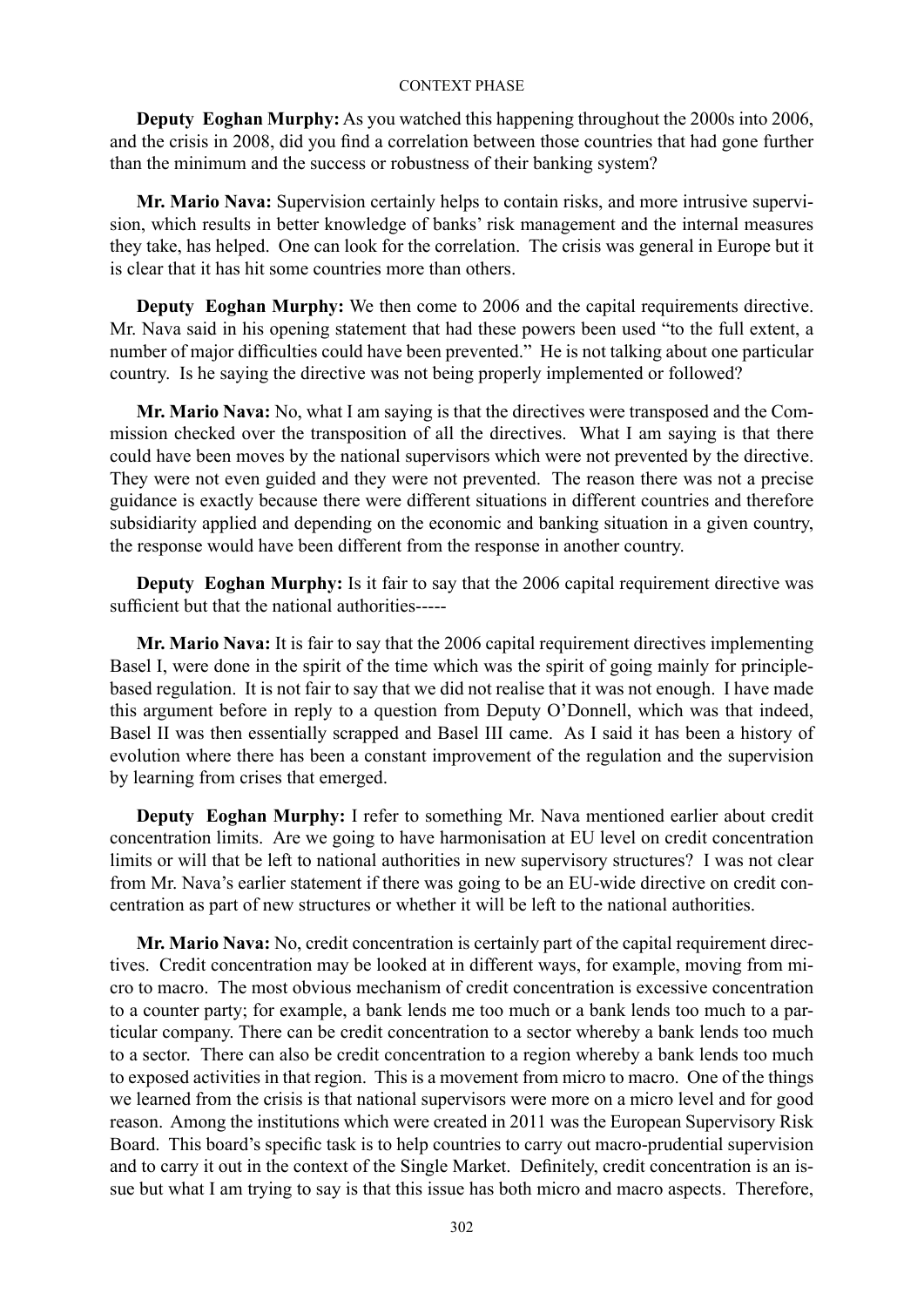this issue can be tackled either at the level of one single counter-party by one single supervisor or it can be tackled at higher level and can necessitate some co-ordination of the measures.

**Deputy Eoghan Murphy:** I was not clear on the answer. The responsibility for identifying those risks lies with the national supervisor.

**Mr. Mario Nava:** Now that we have the system of single supervision, the ECB is responsible for the 120 largest banks in Europe and it will be able to identify for those banks if there are risks of credit concentrations.

**Chairman:** On Deputy Murphy's point, is there a suggestion or a recommendation that the ECB needs be moving to a more micro-prudential examination in this regard?

**Mr. Mario Nava:** The ECB is the supervisor for the 120 big banks so the ECB definitely does all the micro supervision for all the largest banks. With regard to the macro aspect, national macro-prudential authorities have been set up in the past two to three years. The ECB and the national macro-prudential authorities work together to determine the macro-prudential tools - the macro-prudential values.

**Chairman:** Is it the Commission's view that the ECB will move towards a more microprudential examination?

**Mr. Mario Nava:** Micro, for sure, because the ECB is micro-prudentially responsible for the 120 banks.

**Deputy Michael McGrath:** I welcome Mr. Nava and I thank him for taking the time to attend the committee. Does the European Commission accept any responsibility for the regulatory framework within which the banking crisis developed in Ireland and elsewhere in Europe?

**Mr. Mario Nava:** I am not here to accept responsibility; I am a witness. What I have tried to explain is the way in which we have worked, in some cases, at full steam, to continuously improve the regulatory framework with respect to the evidence provided by the economy. I hinted at it before but I will say it again: Let us not forget that during the good years, during the period 2000 to 2006, it became difficult for the Commission to intervene and make suggestions because, typically, those interventions were returned on the grounds that things are going okay and there is not much need for them. The job I am describing to the committee and the work we do here is very much a regulatory job of observation of the places where the crisis can emerge. That is why I was pleased to be asked one of the initial questions which was my opinion of where the next crisis will come from. It is a job of monitoring, understanding and adapting the regulatory system to it.

**Deputy Michael McGrath:** I accept that. If Mr. Nava will not accept responsibility is it then a statement of fact that the European Commission was responsible for the regulatory framework and the setting of minimum regulatory standards in the member states? Is that a statement of fact?

**Mr. Mario Nava:** As I explained, the European Commission is the draft legislator but it is not a co-legislator in Europe. The legislation is then set by the Council and the Parliament because they are the co-legislators and they act on the basis of our draft legislation.

**Deputy Michael McGrath:** Senator Barrett alluded to the period of 2000, maybe even 2002 to 2006. We heard evidence from the Governor of our Central Bank that by 2006 and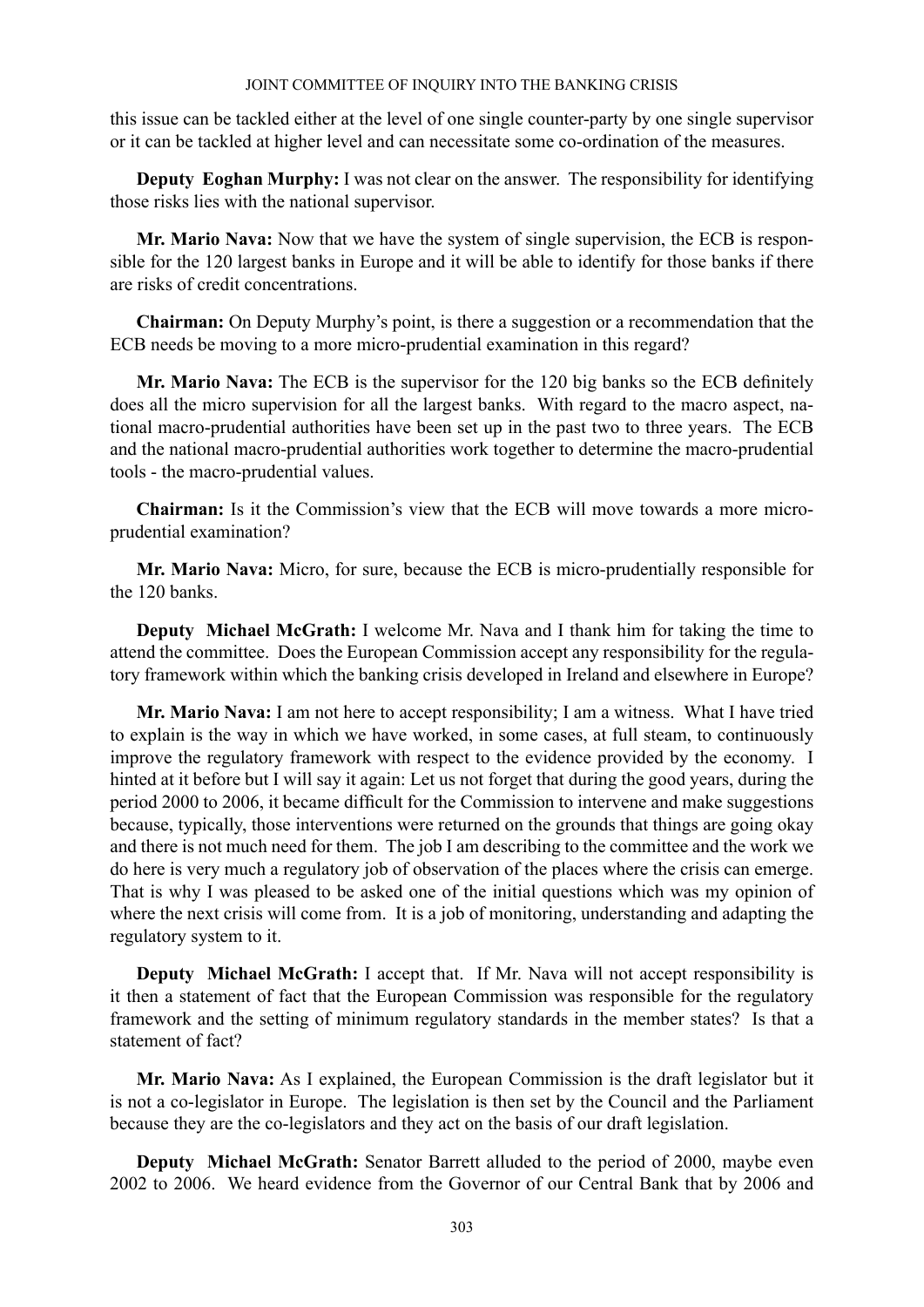2007, essentially the damage was done, in terms of the losses being inherently in the system. Was principle-based regulation a mistake during that period?

**Mr. Mario Nava:** I can provide a clear example. With Basel III we introduced a capital buffer which is called, "counter-cyclical capital buffer". That buffer increases the capital requirements when an economy is in good times. Basel III and the CRR, introduced this clear mechanism which made the capital requirement higher in good times. This was done in recognition of what the Deputy said, namely, that most of the excess leverage and most of the errors may actually happen in good times because in good times the economy is booming and so banks tended to lend more. It is interesting to note the ESRB report which stated that in spite of the fact that we are clearly now not in a boom period, all countries have set their counter-cyclical buffer at zero for the time being but in all countries there is the possibility that if the economy booms again, a country will move its counter-cyclical buffer. Currently, only one country has moved its buffer out from zero.

The Deputy makes the point that most of the banking errors are made in the good times because of the excess of lending. That point has been recognised very much, both at the global level in Basel and in our legislation in the CRDCRR, by the introduction of this counter-cyclical capital buffer which allows more capital requirements in the good times.

**Deputy Michael McGrath:** Mr. Nava referred in his statement to minimum standards below which countries could not go but they were allowed to set a higher standard of regulation. Did Ireland meet the minimum standards of regulation during the period in question?

**Mr. Mario Nava:** Yes, of course. Everybody met the minimum standards.

**Deputy Michael McGrath:** Was that checked by the European Commission during those years?

**Mr. Mario Nava:** The European Commission checked that national law was accurately transposing the directive. That is what the European Commission checked. On this, there was no possibility of being wrong.

**Deputy Michael McGrath:** So the banking directive at EU level was adequately transposed into Irish law and in terms of oversight, was that the limit of the European Commission's role during those years? There was no additional supervision and the Commission's only job was to ensure that the directive was transposed into Irish law. What about the implementation of the law? Was that entirely a matter for domestic authorities or did the Commission have a role in that?

**Mr. Mario Nava:** The Commission has the legal role of verifying the two items of law and making sure that they are equivalent. It is responsible for ensuring that the national law transposes exactly what the European law says. At that point, the law then becomes a national matter; it is a national law which is verified by the national court, if needs be.

**Deputy Michael McGrath:** I will move on to the present time and the measures that have been put in place to prevent a future crisis, particularly the single resolution mechanism and, as part of that, the single resolution fund. Is that fund live as we speak?

**Mr. Mario Nava:** It is interesting that when we speak about the single resolution mechanism, everyone focuses their attention on the single resolution fund. The fund is unique and a first in European legislation and is deserving of attention but if one looks at the directive, one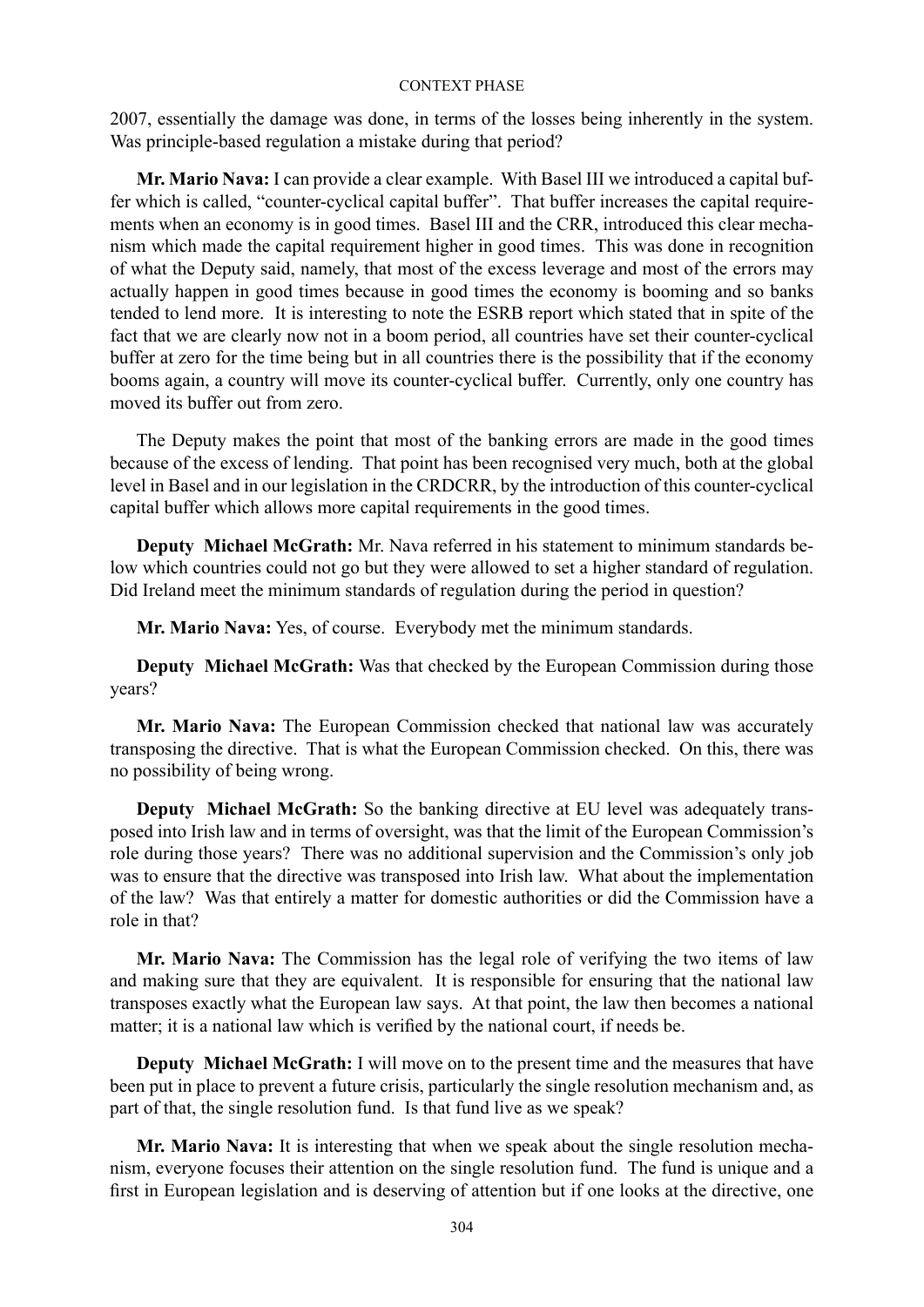sees that this comes at the end. What comes before are resolution plans and especially important, the possibility of using private sources - bail-ins - in order to make sure that eventual losses are contained within stakeholders and do not spill over to taxpayers. The single resolution fund will be constructed over eight years. Final agreement on that was reached a little less than a year ago in the European Council and Parliament. It will be constructed over eight years and by the eighth year, it will be at its maximum level. It is being progressively constructed. I must stress the point, which is well known, that the single resolution fund is made up of private contributions from the banks and is not made up, in any way, shape or form, of public money.

**Deputy Michael McGrath:** Very quickly, on the June 2012 summit agreement regarding separating banking debt ---

**Chairman:** I was going to let you move on with the single resolution fund but if you are opening a whole new line of questioning ----

**Deputy Michael McGrath:** It is a very quick question and it is not really about Ireland either.

**Chairman:** Fine. Proceed.

**Deputy Michael McGrath:** Is the European Commission satisfied with the progress, or lack thereof, on the implementation of that June 2013 summit agreement?

**Mr. Mario Nava:** Sorry, which summit agreement?

**Deputy Michael McGrath:** The June 2012 *communiqué* from the European Council on the separation of banking debt from sovereign debt. Is the European Commission satisfied with progress in that regard?

**Mr. Mario Nava:** The Deputy is referring to the *communiqué* on 29 June 2012, which launched the banking union. On that date, the Heads of State and Government called for a breaking of the links and on 12 September, nine weeks later, the Commission put a proposal on the table for the single supervisory mechanism. So, over eight weeks during the summer we were able to produce what was asked for. We have taken major steps to break the links between banks and sovereigns. I would point to at least three: greater capital in the banks, the Single Supervisory Mechanism, and the Single Resolution Mechanism and the possibility of using bail-in tools to avoid any possibility of a link between the two again.

**Chairman:** I want to round off something that Deputy McGrath raised with you, Mr. Nava. How much does the single resolution fund require to be operational?

**Mr. Mario Nava:** The single resolution fund is supposed to reach 1% of deposits, which has been estimated at €55 billion.

**Chairman:** So  $\epsilon$ 55 billion is the requirement of the fund. How much is in there at the moment?

**Mr. Mario Nava:** At the moment it is being constructed and is at about 12.5%. It is not exactly at that point, but it will be constructed over eight years and one can assume that it will go up, roughly, by 12.5% per year.

**Chairman:** At present the fund would not be able to cope with a crisis if one were to happen in the short term. Is that correct?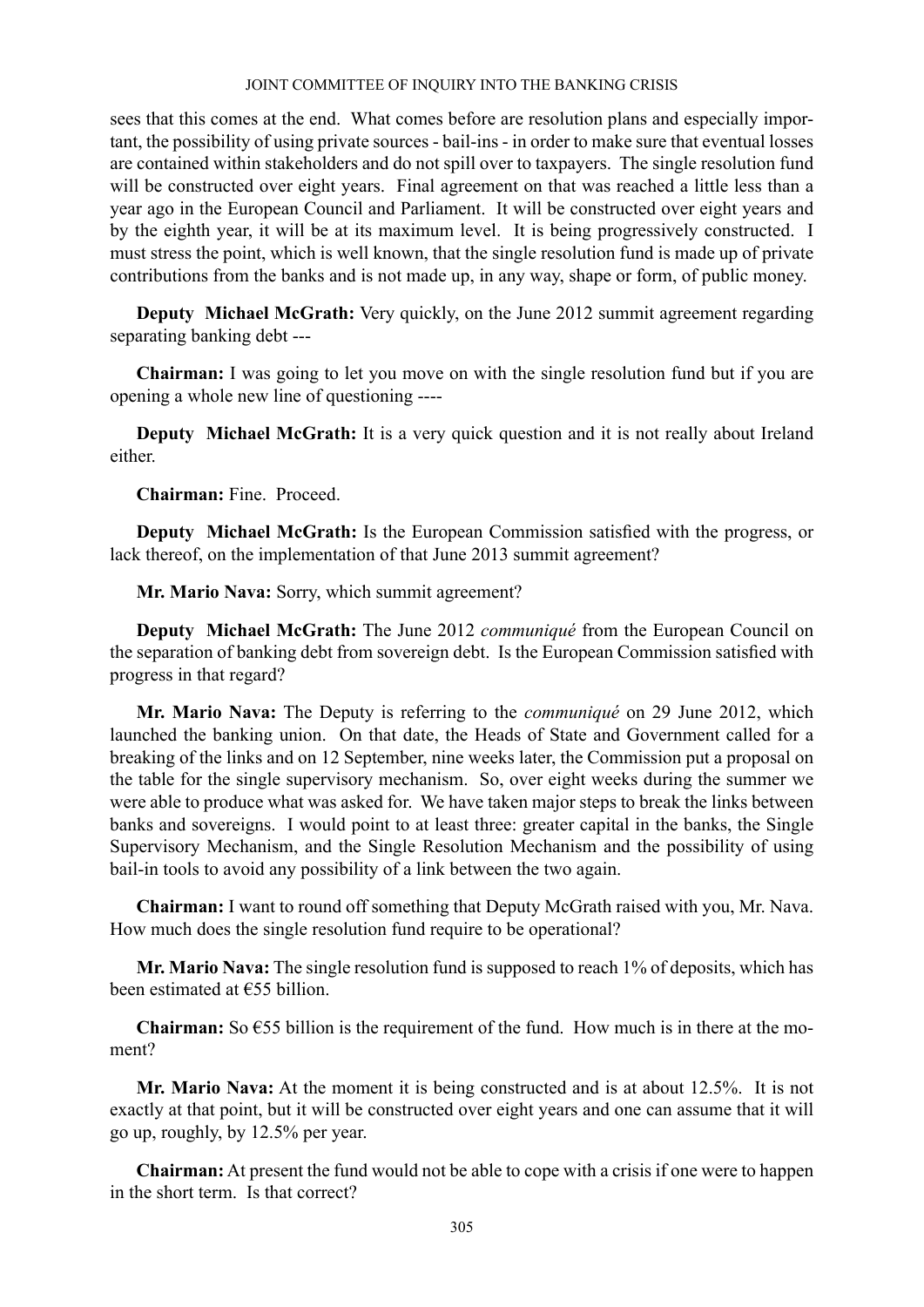**Mr. Mario Nava:** The fund is not meant to cope in the first place with a crisis. The Chairman is talking about the overall fund, which I have said will reach €55 billion. If one takes the assets of the European banking system, however, the figure is approximately  $\epsilon$ 46 trillion, while the assets of the euro area amount to about €30 trillion. On the basis of those assets, bail-ins are possible and that is the second line of defence. The first line of defence comprises the higher capital requirements and the regulatory plan. Then comes the bail-in possibility and then, only at the very end, the fund. We need to move away from the idea that the fund alone will do it. What will do it are all of the measures combined - greater capital requirements, greater supervision, resolution plans and bail-in possibilities. That is really what will defend taxpayers.

**Chairman:** Thank you, Mr. Nava. Deputy Phelan is next.

**Deputy John Paul Phelan:** I welcome Mr. Nava to the meeting. In response to Deputy McGrath's question about the years when the crisis first hit here, Mr. Nava said that Ireland met the minimum standards that were laid out by the Commission.

**Mr. Mario Nava:** The law of Ireland met the minimum standards.

**Deputy John Paul Phelan:** Does that not beg the question as to whether those minimum standards served any purpose, in light of what we know now in terms of what was going on in financial institutions in Ireland and elsewhere? What was the purpose of those standards?

**Mr. Mario Nava:** What I said, to be precise, was that the law of Ireland met the minimum standards. Does that beg the question as to whether the standards were too low? I think you have had a very explicit reply by the global institutions and the Commission to that question, given the fact that those standards have now been multiplied by three. In the space of a few years, the minimum standards were multiplied by three and on top of the minimum standards we now have other buffers, like the counter-cyclical buffers which we spoke about earlier. We also have another buffer which is called the capital conservation buffer which makes it impossible for the banks to distribute dividends unless they are comfortably above the minimum and there are also systemic risk buffers which protect them. Rather than speculating about whether the standards were too high or too low, I would say that the pragmatic reply is very clear. We have had an explicit reply that we needed higher standards.

**Deputy John Paul Phelan:** I understand that but it is of very little consolation to the Irish taxpayer that the standards were increased subsequently. In your opening report - and I do not want to be insulting to what Mr. Nava said ---

**Chairman:** Do not be insulting, please.

**Deputy John Paul Phelan:** I am not going to be.

In his opening statement, he outlined a system of trial and error. There is a strongly held belief in Ireland that we have been at the thin end of the wedge, to use an Irish phrase, in terms of that trial and error process. While changes may have been made subsequently, regulation for which the Commission had an oversight responsibility was wholly inadequate and not fit for purpose until quite recently. It has since taken a more in-depth responsibility for the 120 biggest institutions.

**Chairman:** Do you have a comment on that, Mr. Nava?

**Mr. Mario Nava:** The Commission is responsible for bringing forward the regulation and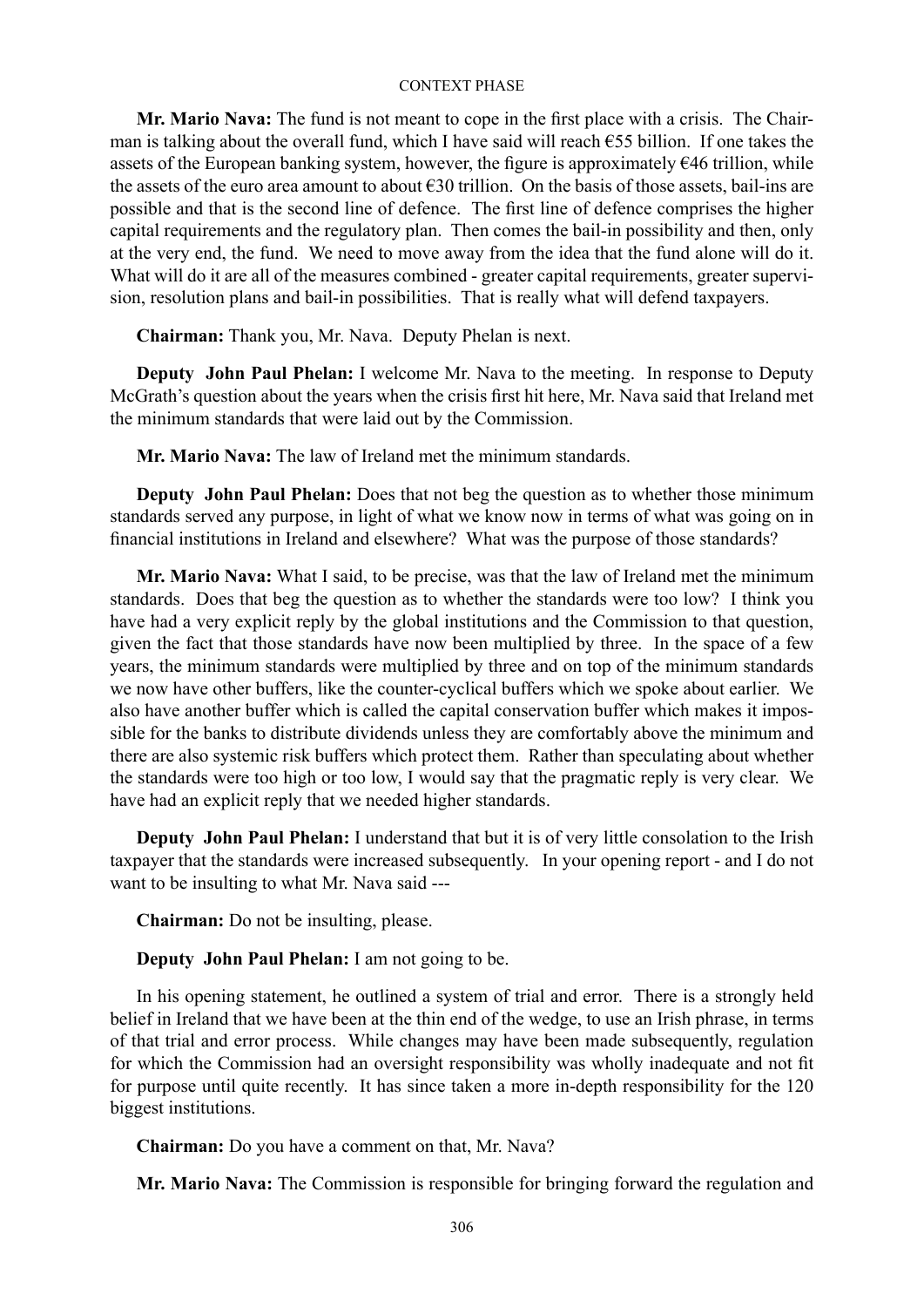that is what it always does, in all instances. I do not think that the Commission can be said to have waited excessively long. Banking regulation is something which is discussed at a global level. At that global level, one must think of Basel I and Basel II. In global fora, the Commission has always followed that and has always been at the forefront of the debate. What has happened is a progressive move away from a national situation to a European situation. That is what has happened and that is what we have tried to gauge with regulation.

**Deputy John Paul Phelan:** I understand but were any sanctions meted out to countries which did not meet the minimum standards prior to the development of the single supervisory mechanism? I ask Mr. Nava to give examples of that.

**Mr. Mario Nava:** If directives are not properly transposed, then the Commission opens what is called an infringement procedure. That infringement procedure may lead to sanctions.

# **Deputy John Paul Phelan:** Did it?

**Mr. Mario Nava:** I do not exactly remember. I am happy to submit something in writing on that if the committee wants.

**Deputy John Paul Phelan:** I suspect the answer may be "No".

**Mr. Mario Nava:** As I said, I do not exactly remember, but I do not think so.

**Deputy John Paul Phelan:** Since the Commission assumed responsibility for the largest 120 institutions-----

**Mr. Mario Nava:** Not the Commission, the ECB.

**Deputy John Paul Phelan:** The ECB I should say. Have there been sanctions handed out to any of those institutions that might have infringed the minimum standards?

**Mr. Mario Nava:** We have to be clear on who infringes what.

**Deputy John Paul Phelan:** The banks. Since the change to having the largest 120 directly supervised by the ECB have sanctions been imposed?

**Mr. Mario Nava:** Wait. We need to clarify one thing, if I may. Sanctions are when a country does not transpose correctly a piece of law called the directive. That is a sanction. If a bank goes below the minimum, the national supervisor withdraws the licence or accompanies the bank toward the process of resolution. That is what happens.

On the 120 banks, there is a big distinction between the country and the banks. On the 120 banks that were moved to the ECB, before being moved to the ECB, the Deputy may remember that the week before the stress test and the so-called comprehensive assessment of the assets were made. So the ECB "acquired" - I am sure it is not the right word - or got power to supervise those banks after having had a thorough assessment of their assets and liabilities. This is the exercise of the stress test and the banks data-----

**Deputy** John Paul Phelan: I was using "sanction" in the widest possible sense and not specifically related to transposing.

**Chairman:** I wish to clarify one thing. The Commission deals with national structures. Sanctions with individual banks is not a matter for the Commission; it is a matter for national supervisors.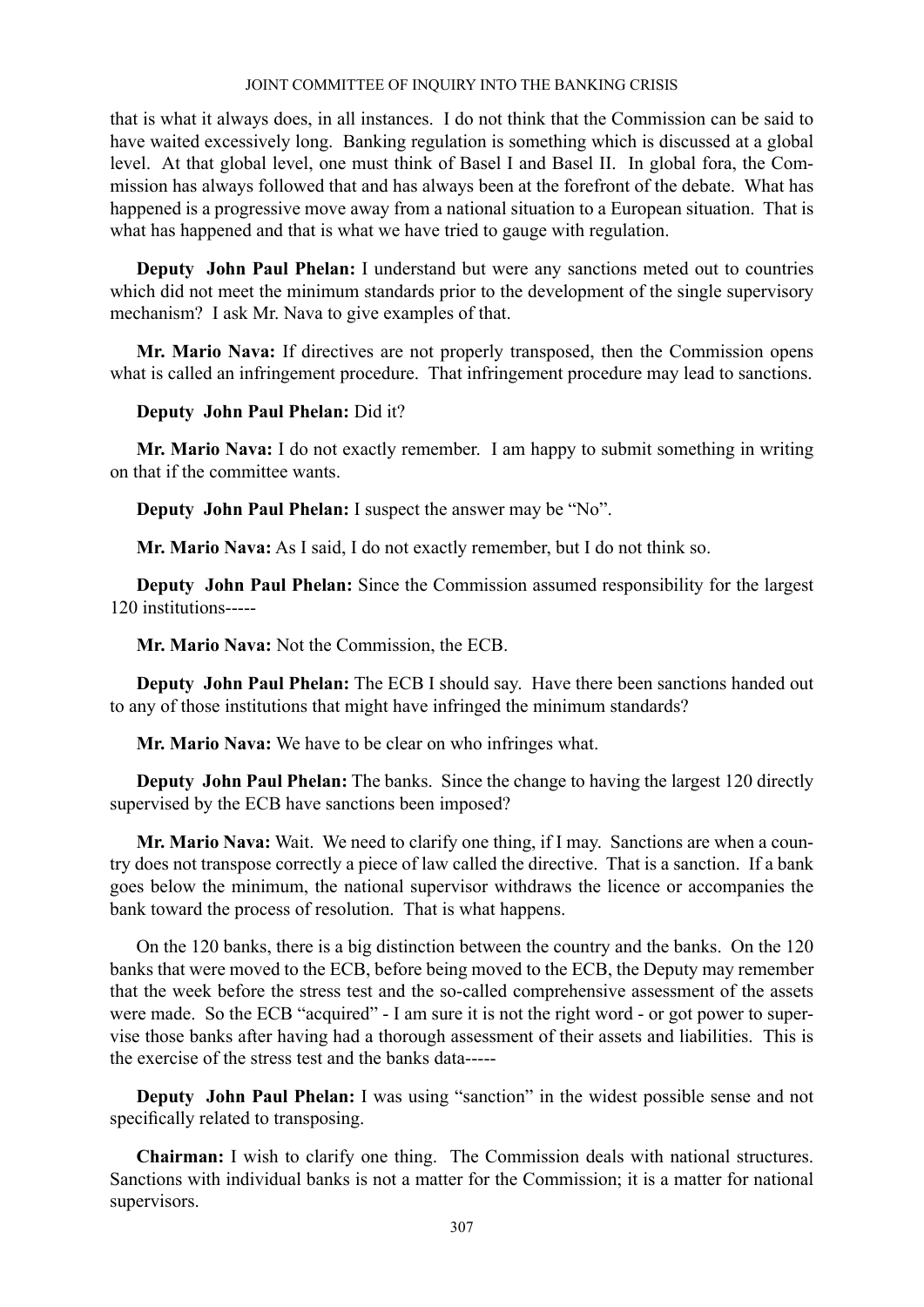## **Mr. Mario Nava:** Absolutely.

**Deputy John Paul Phelan:** It is a matter for the ECB for the largest 120 banks.

Earlier this morning Professor Black outlined that the United States had introduced a cap on the annual growth of bank balance sheets - I think he mentioned 25%. Is there any proposal at a European level to look at the level of growth in bank balance sheets annually and have a similar cap at a European level? In Ireland one of the banks in particular was growing at a much faster rate than 25%.

**Mr. Mario Nava:** There are no global standards to limit the growth of the banks. There is, however, a global standard that was asked before on the indebtedness of the bank - on the leverage of the bank. That is a static value; it is not a dynamic value. So there are no global standards or European standards to limit the growth but, having said all of that, it is exactly the job of the supervisors to understand what is driving the growth of a particular bank.

The situation the Deputy describes is a situation that is more, let us say, idiosyncratic - so referring more to a particular bank than a general situation. It is typically the job of the supervisor to look at one particular bank. In the case of that bank, if it observes a growth rate which may be due to the effect of having found a particularly good business sector or a growth rate which can probably not be sustained, that is the duty of the supervisor. There is no global idea for that cap.

**Deputy Pearse Doherty:** Cuirim fáilte roimh Mr. Nava. I ask him to clarify the role of the Commission and the minimum requirements set for member states. Is it correct that the Commission sets the minimum standards through the process Mr. Nava outlined earlier? When the minimum standards were applied they were transposed into national law and the Commission stood back and did not check whether those minimum standards were being fulfilled.

**Mr. Mario Nava:** If I may be precise, it would be correct to say that the Commission proposed those minimum standards to the Council and Parliament. The Council and Parliament adopted the minimum standards. Then the Commission verified that the national law was in compliance with those minimum standards. So the Commission verified that the national law said that banks must have so much capital. Then once the law is there, it is for the national laws for the national supervisor to make sure the banks would respect that minimum standard.

**Deputy Pearse Doherty:** Would it be correct to say at that stage the Commission washed its hands with regard to the application of the minimum standards?

**Chairman:** There is an application of prejudgment in referring to washing hands.

**Deputy Pearse Doherty:** Did the Commission stand off? It had no other involvement in the application of the minimum standards once they were transposed and it had been assured they had been transposed accurately into national law.

**Mr. Mario Nava:** We are the guardian of the treaty. So we make sure the treaty is respected, but we are not supervisors. It is not our role; it is not our competence to go and check the banks. We do not have the resources. We do not have the people. The Commission is not a supervisory agency.

**Deputy Pearse Doherty:** What were the minimum standards in 2008 and 2009? What was the core tier 1 ratio for risk-rated assets at that stage? What was the percentage?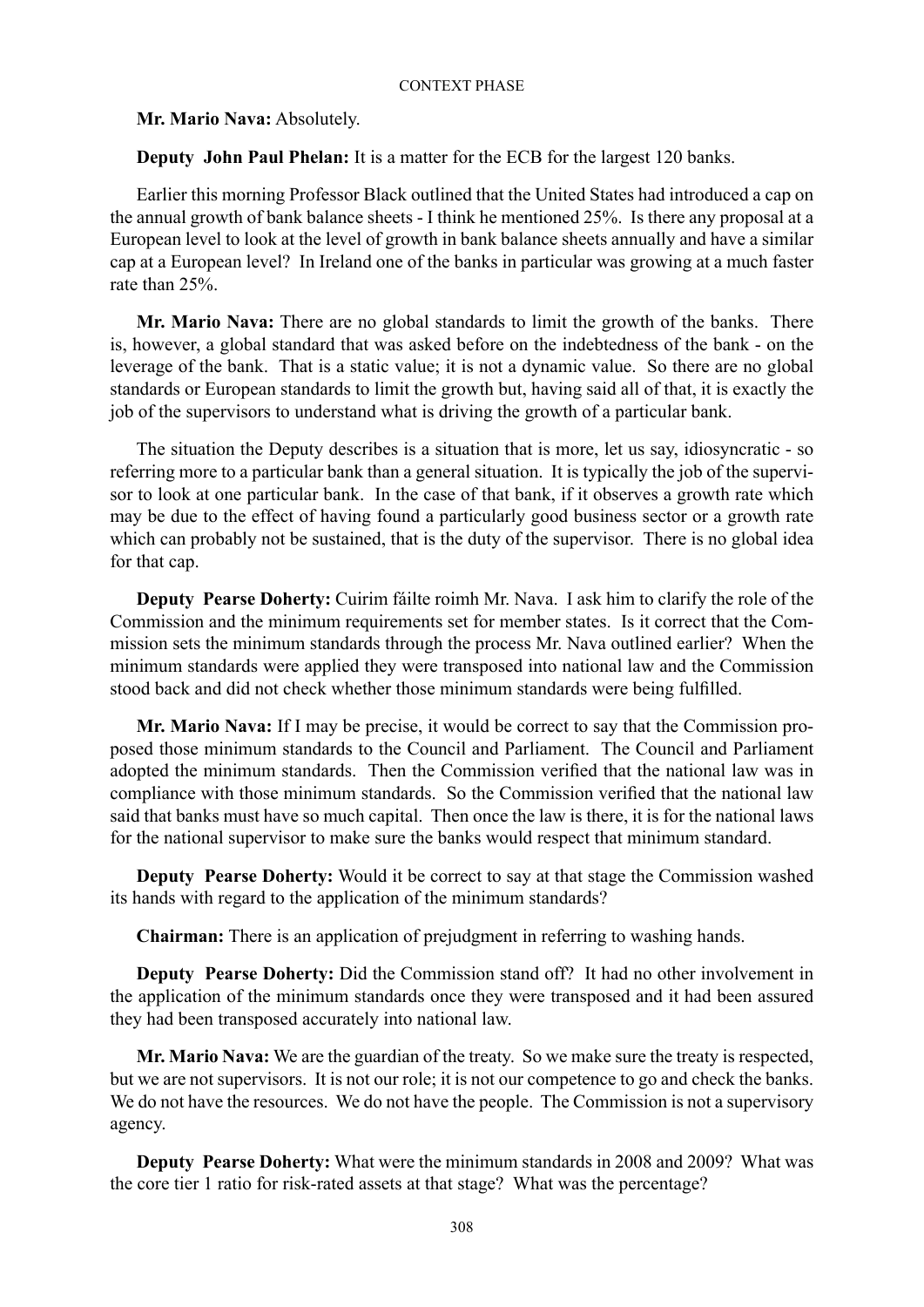**Mr. Mario Nava:** At those times the overall ratio was 8%, both before and after Basel III, but before Basel III the 8% was more generously calculated by a composition of the core tier 1, which needed to be only 4% and tier 2. The great reform of Basel III was exactly to increase the amount of capital that can unequivocally and in any moment absorb losses.

**Deputy Pearse Doherty:** Does the European Commission have a role in approving capital injections for banks under EU state rules?

**Mr. Mario Nava:** The European Commission has responsibilities over state aid.

**Deputy Pearse Doherty:** It had to approve capital injections. More specifically on the request to inject capital into Anglo Irish Bank in January 2009, when the Irish Government informed the European Commission that Anglo Irish Bank was capitalised above the 8% rule, did the Commission have no obligation to check whether that was accurate?

**Mr. Mario Nava:** Chairman, I cannot-----

**Chairman:** It is not Mr. Nava's area of expertise.

**Mr. Mario Nava:** It is not in my area of expertise. I do not deal with competition policy and most especially I cannot talk about particular cases.

**Deputy Pearse Doherty:** I have looked at the European Commission's website regarding the letter sent to it on 14 January by the then Minister for Foreign Affairs, Deputy Martin, which stated that the regulator assured that Anglo Irish Bank was capitalised above the minimum rates. I appreciate this was a competition issue, but regarding the division Mr. Nava heads up, is it correct that there was no requirement to assess whether the bank was in compliance with the minimum capital requirements at the time?

**Mr. Mario Nava:** If I understand what the Deputy is asking, the division I lead is the division of regulation. So my duty is to check the law. The Deputy is asking a question that has to do with competition. What he is asking is the verification of the statement of whether that particular bank was above or below a particular number. That, I repeat, is a case-by-case issue which I am not competent to discuss and I cannot discuss.

**Deputy Pearse Doherty:** I appreciate that.

**Mr. Mario Nava:** My department is a regulatory department and will look at law. We do not look at particular cases.

**Deputy Pearse Doherty:** I wish to clarify this. Mr. Nava's department deals with regulation. The request by the Irish State sought approval for the guarantee, which the Commission approved in mid-October. Is it correct that the request for all of the capitalisations of the banks, which would have been approved by the Commission, did not need input from the department Mr. Nava heads up?

**Mr. Mario Nava:** The request was sent to the competition department. The competition department does all the analyses the Deputy asked about and I do not want to speak about the analyses it did because I am not fully aware of them. Once it made the analyses, given that any decision of the Commission is collegial, it submitted them to the different departments.

**Deputy Pearse Doherty:** A restructuring plan was required as part of the recapitalisation of Anglo Irish Bank. Does the competition arm of the Commission, as opposed to its regulation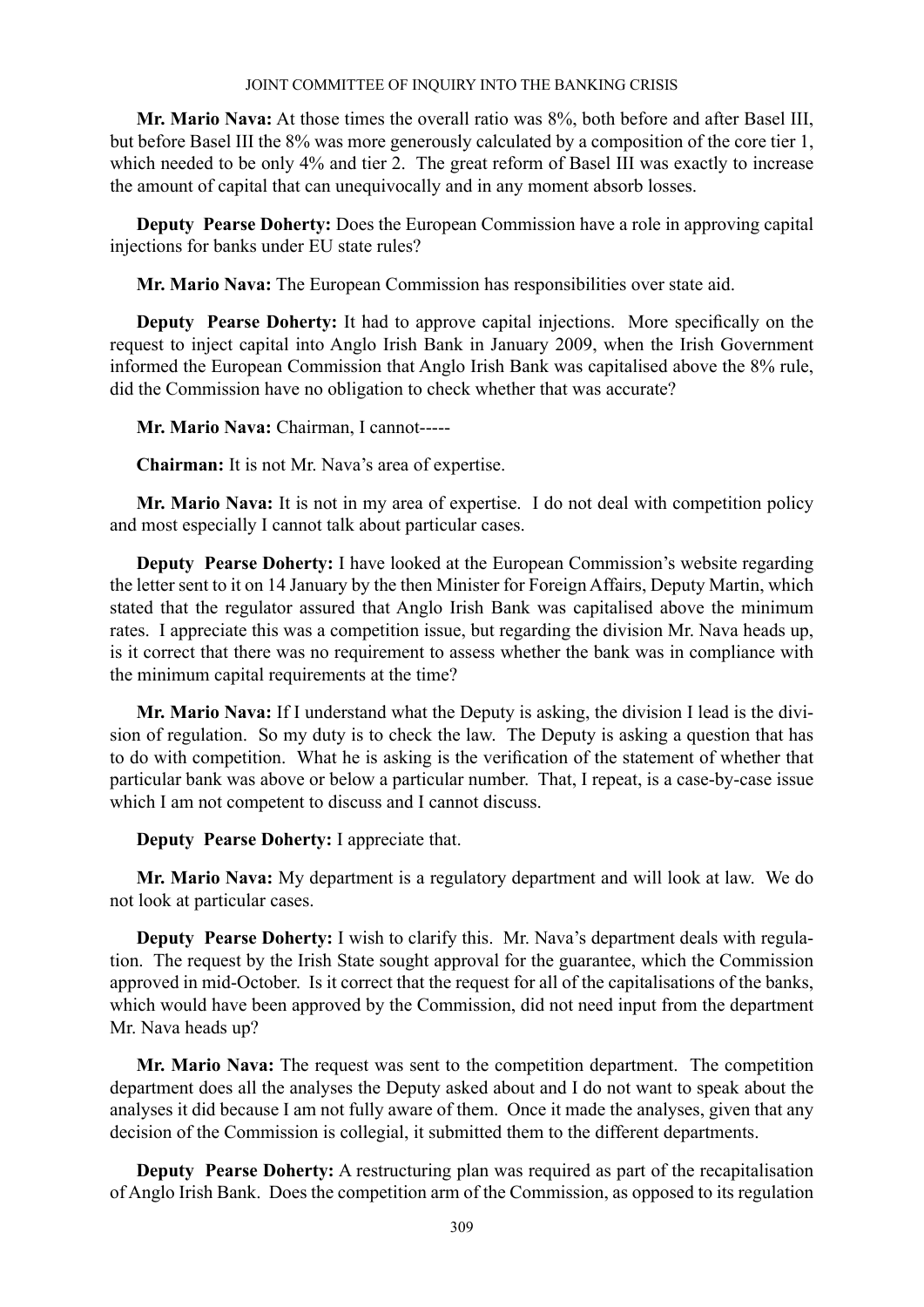arm, deal with this issue?

Mr. Nava indicated he has read the report by the House of Lords on the response of the European institutions to the crisis which was published on 27 January. The report was not completely uncritical of the EU institutions. It includes a section on the politicisation of regulation and identifies a number of areas where it suggests regulation was politicised. In the period leading up to 2008, was politicisation of regulation or deregulation an issue in terms of national supervisors?

**Mr. Mario Nava:** The Deputy asked two questions. On the first question, the restructuring plan is discussed with the competition department. While discussing the restructuring plan, the competition department takes into account all the rules we have. There is no disconnect between the two. There is an apportioning of responsibilities. Each department is responsible for its own areas but we obviously take into account what the other departments do. It is not possible to have a restructuring plan which does not take into account the rules we have made.

The second question was on the politicisation of decisions. As I stated, the Commission brings a draft proposal, a draft capital requirement, to the table of the Council and Parliament. Let me cite a concrete example. The last draft capital requirement - the capital regulation requirement that is in application today - was brought to the table of the Council and Parliament in July 2011 and finally adopted in April 2013. The process lasted a little less than two years, which was quite a fast process for a document of 1,000 pages. The discussion in the Parliament and Council is done by those who are entitled to make law, who I understand are the legislators. I understand they are the political masters, the elected and appointed persons who make legislation. There may be an interpretation that one or other aspect is excessively political but, as a European citizen, I find it democratically correct that we have a clear process of adopting a law and it is adopted by political people.

The members of the committee are political people who have all been elected. They are the legislative power and they make legislation. I do not find it particularly strange that politicians make legislation. Actually, I think it is their duty to make legislation. In doing so, they may introduce political considerations because that is exactly the area in which politicians are involved. Let me give a concrete example. When the capital regulation requirement, CRR, went through the Council and Parliament, given the particularly difficult economic situation, the Council and Parliament introduced a rebate for the banks that were lending to small and medium enterprises. A rebate of about 25%, which was not in our proposal, was given on the back of a particularly difficult economic situation and the need to sustain the credit flow to small and medium enterprises. Was that a political decision? Yes, it was a political decision. Was it something the Council and Parliament had the right to do? As a European citizen, I would answer "Yes". I must also say that, as a European citizen, I take comfort in the fact that the politicians looked not only at the piece of paper we brought to the table but also looked outside the window and saw what were the needs.

**Deputy Joe Higgins:** On the minimum regulation laid down by the European Union, Mr. Nava states that member states "typically did not resort to overly restrictive rules". He also notes:

The degree of flexibility previously granted to member states and national supervisors, as mentioned above, had led to divergent transposition of EU rules into national law. This created opportunities for regulatory arbitrage...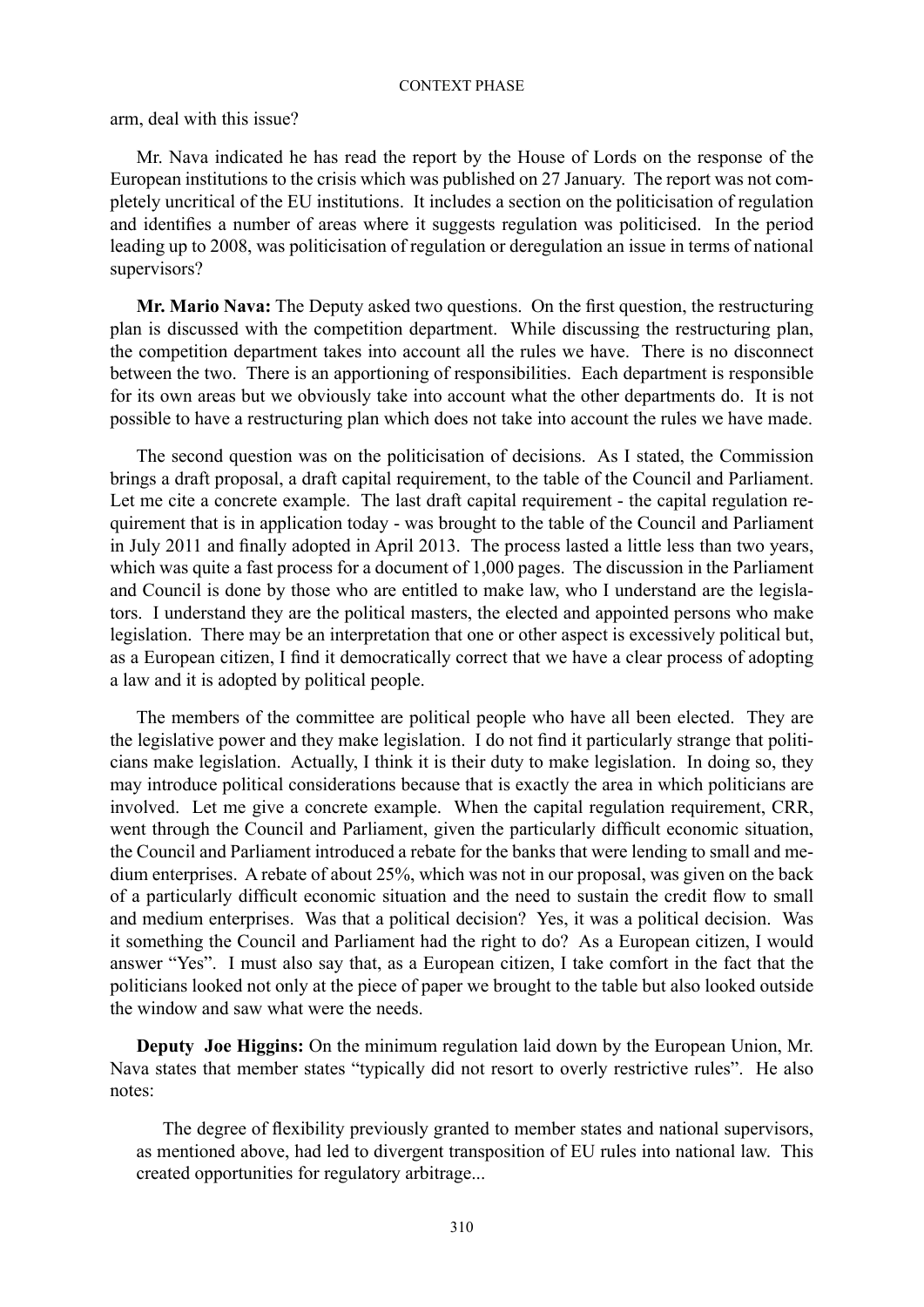**Chairman:** To what is Deputy Higgins referring?

**Deputy Joe Higgins:** I am citing page 3 of Mr. Nava's opening statement.

**Mr. Mario Nava:** I recognise that.

**Deputy Joe Higgins:** Will Mr. Nava briefly explain, in the English language, what the term "regulatory arbitrage" means?

**Mr. Mario Nava:** "Regulatory arbitrage" means there are different rules in different places and those rules can be arbitraged. This means that the banks can shop, if one likes, in those rules and choose the place where they are more favourable. In a single market, this creates economic decisions which are based on rules rather than economic grounds and therefore introduces a distortion in the Single Market. It is exactly to avoid the possibility of using different rules in different places that we went towards the single rule book. The sentence the Deputy read comes immediately after a sentence on the creation of the single rule book, which is the capital requirement regulation. The logic of this regulation is exactly to avoid circumstances in which one has different rules in different places for the same activity. This would create an advantage in going to one place rather than another, which would not be compatible with the Single Market.

**Deputy** Joe Higgins: In one definition the term "regulatory arbitrage" is described as a practice whereby firms capitalise on loopholes in regulatory systems in order to circumvent unfavourable regulation. Did that happen?

**Mr. Mario Nava:** Once again, the fact that one has different rules in different places for the same activity - lending, for example - makes it possible, given the free circulation of capital in the Single Market, to go and shop in the place where more favourable rules are in place, according to the Deputy's definition.

**Deputy Joe Higgins:** Would very favourable taxation policy on the financial industry, for example, a much lower rate of taxation, qualify as regulatory arbitrage?

**Mr. Mario Nava:** No, my statement refers to regulatory arbitrage. What the Deputy is hinting at is the fact that there are other types of arbitrage. He is hinting at fiscal arbitrage, namely, the possibility that there are different fiscal regimes for similar types of activities, which determines the movement of firms.

**Deputy Joe Higgins:** Are regulatory and fiscal arbitrage related?

**Mr. Mario Nava:** They are two types of arbitrage. However, the implementation of the single rule book is only responsible for eliminating regulatory arbitrage. The other type of arbitrage goes back to the issue of fiscal laws. As the Deputy knows, fiscal laws in Europe have a different degree of harmonisation from banking laws. It is a completely different debate for which I do not have responsibility and which is not in my remit.

**Deputy Joe Higgins:** In the pre-crisis period, did Ireland have a reputation in the European Commission for regulatory arbitrage?

**Mr. Mario Nava:** Regulatory arbitrage is not an issue for a country but refers to the possibility available to firms to move to a given place. Once again, this is not an area where one moves by reputation. I do not feel I need to respond to that question.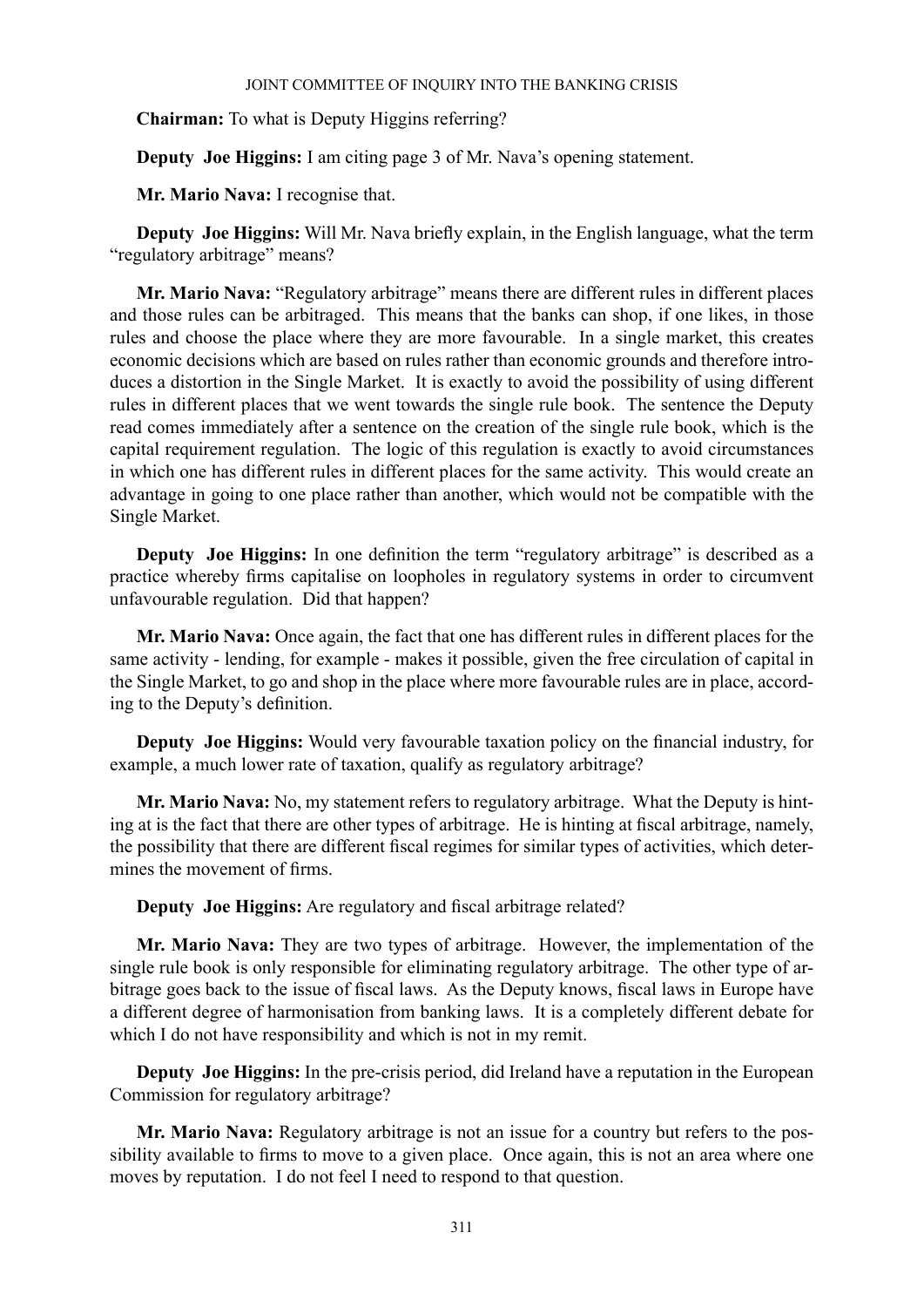**Deputy Joe Higgins:** I was a member of the European Parliament for a while. Mr. Nava is correct that the Parliament and Council sign off on legislation. It is true to say that the Commission is very influential in the production of legislation. In that regard, what type of influences lead Mr. Nava to make proposals? Mr. Nava will probably be aware of the Corporate Europe Observatory, which is a type of watchdog of the European Union institutions. It states that the European Commission operates an open door policy to lobbyists from the finance industry and that there are 1,700 finance industry lobbyists who spend €120 million per annum in lobbying the EU institutions. In contrast, civil society spends only a fraction of that amount. Was the decision to set only minimum standards in the pre-crisis period influenced by such lobbying by financial institutions?

**Mr. Mario Nava:** In regard to what we do in relation to the transparency of debt, this Commission has made clear from the beginning that it wants to be super-transparent. There is a register, which is available, in which is recorded all meetings with consumer associations, stakeholder companies and so on.

**Deputy Joe Higgins:** With whom do they meet?

**Mr. Mario Nava:** A Commissioner or the director general.

**Deputy Joe Higgins:** But not staff. Is that true?

**Mr. Mario Nava:** Normally, the senior manager who is in contact with the companies or stakeholders attends. There is no staff contact level.

**Deputy Joe Higgins:** Between end 2013 and mid-2014 there were 400 meetings between finance industry representatives and the Commission. Is that usual? Is it excessive, or not?

**Mr. Mario Nava:** I cannot make that judgment. I can say, however, that if that number of meetings did take place they were in relation to different areas. Today we are speaking about banking. The Deputy will be aware other areas such as corporate governance, markets and so on come within our remit. The areas we regulate are many and different.

It is important to make the point that all those contacts are transparent. It is probably not correct to claim that any particular outcome - the Deputy referred to minimum harmonisation - comes from those contacts. The counter-proof, which I think is relatively solid, is that the minimum harmonisation logic prevailed at global level. Clearly then a global level logic was in place at the time of the banking directives. The move from banking directives to banking regulation, which led to the move from minimum standards to maximum harmonisation, was made in 2011 in recognition of the need to preserve the Single Market, to have a single rule book and to avoid arbitrage. I would not definitely link them.

**Senator Marc MacSharry:** I welcome Mr. Nava and thank him for taking the time to be with us. The Commission's role is the drafting of legislation as opposed to making decisions. Would it be fair to say that given the amount of new legislation drafted since the crisis, the Commission's work in regulation up to that point was disastrously unfit for purpose?

**Chairman:** Senator MacSharry's contribution is very colourful but he should stick to asking questions.

**Senator Marc MacSharry:** I asked a question.

**Chairman:** The Senator also answered it.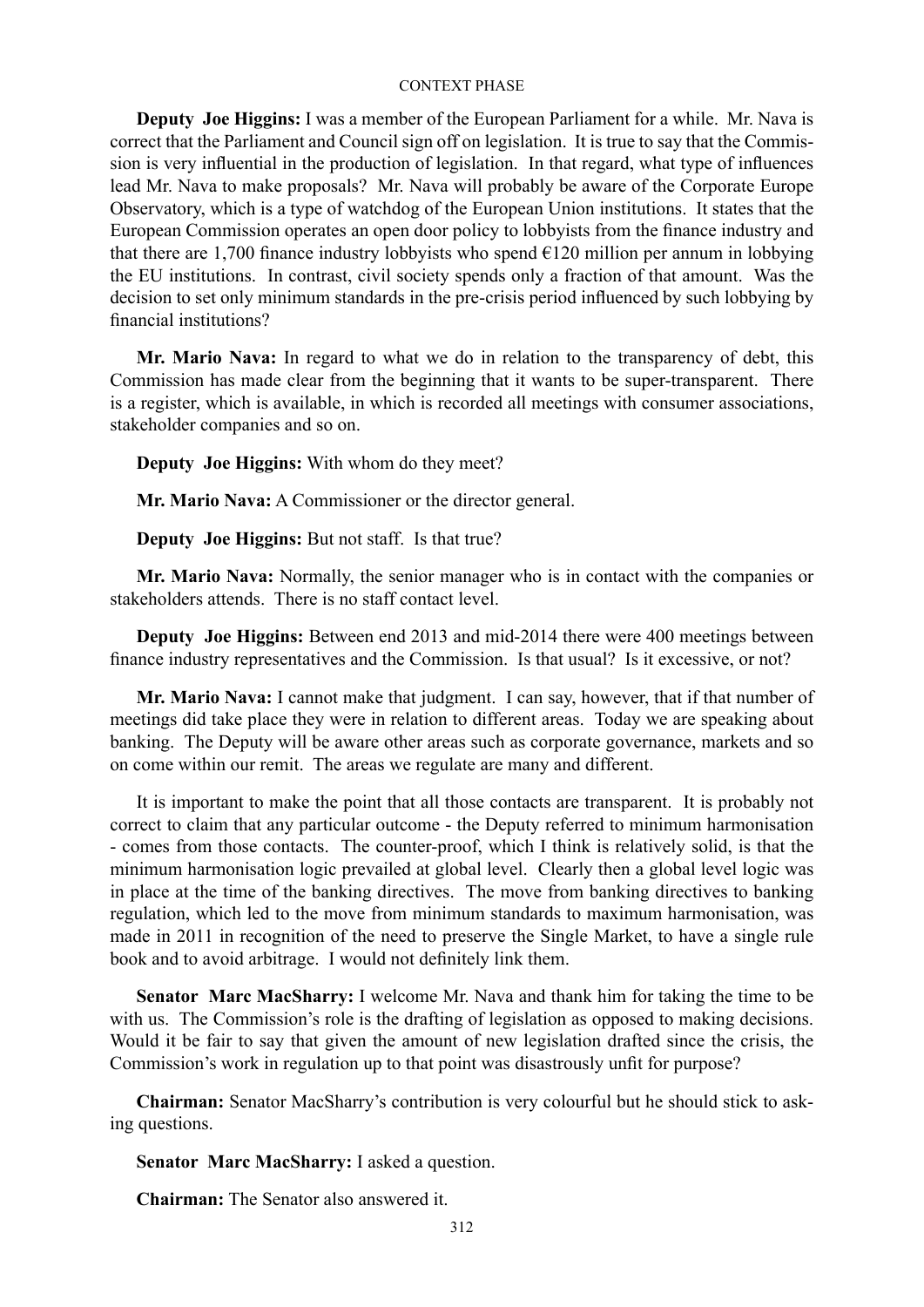**Senator Marc MacSharry:** I did not. I asked if what I was suggesting would be fair or not.

**Mr. Mario Nava:** It would be fair to say that legislative production in the last five years as compared with the five years previous to that has changed. In the last five years we produced 41 pieces of legislation. In previous years we did not produce so much legislation. This is in recognition of different elements, including the state of the economy, the global consensus on banking legislation and so on. If the Senator's question is whether the Commission produced more legislation in the period from 2009 to 2014 than it did from 2004 to 2009, the answer is "Yes".

**Senator Marc MacSharry:** So Mr. Nava agrees.

**Mr. Mario Nava:** I agree with the Senator that we produced much more legislation between 2009 and 2014 than we did between 2004 and 2009. That is a fact.

Senator Marc MacSharry: I am pleased that it is. In the period running up to the crisis the Committee on Economic and Monetary Affairs of the European Parliament met many times. The then head of the European Central Bank, Jean Claude Trichet, would attend those meetings and answer questions. At that time Irish MEPs, most notably Mr. Eoin Ryan and Mr. Gay Mitchell, consistently raised with Mr. Trichet whether, because asset price inflation at that time was extremely worrying for countries like Ireland, it was prudent to be lowering interest rates. It was even suggested by some people at the time that this would not be sufficient. All of this information is available from the minutes of the meetings and as such there is nothing that is not in the public domain.

Mr. Trichet was very specific in pointing out at that time that Ireland was performing very well and that while the focus of the ECB was very much on price stability, asset price inflation should remain its main focus and mission. Has that changed? From the Commission's perspective, is there greater focus than heretofore on the effects of asset price inflation given what that led to, as opposed to the traditional ECB mission which is arguably more German-focused of price stability?

**Mr. Mario Nava:** On the ECB mission, it is not for me to comment on that. The ECB mission is clearly defined in Article 104 of the treaty. It is not for me to comment on whether the ECB-----

**Senator Marc MacSharry:** I will try to be more helpful. In the reality of asset price inflation contributing to the difficulties we have experienced over the past seven or eight years, what has the Commission drafted to ensure we are adequately monitoring this situation for European citizens?

**Mr. Mario Nava:** One of the most well known pieces of production by the Commission is the so-called country specific recommendations, which touch on every country in Europe, and include many and different considerations of the specific economies looked at, including asset pricing. If the Senator's question is whether the Commission is looking holistically at the economics of all countries then the response is "Yes". However, it might be more appropriate to ask that question of the director general who signs off on the country specific recommendations when he is here in two weeks time. As a contributor to those specific recommendations I can say consideration is given to all those issues. I cannot as I said comment on ECB policy.

**Senator Marc MacSharry:** As pointed out, decisions are made by the Council and Parliament rather than the Commission. Has the Commission drafted a position or suggestion that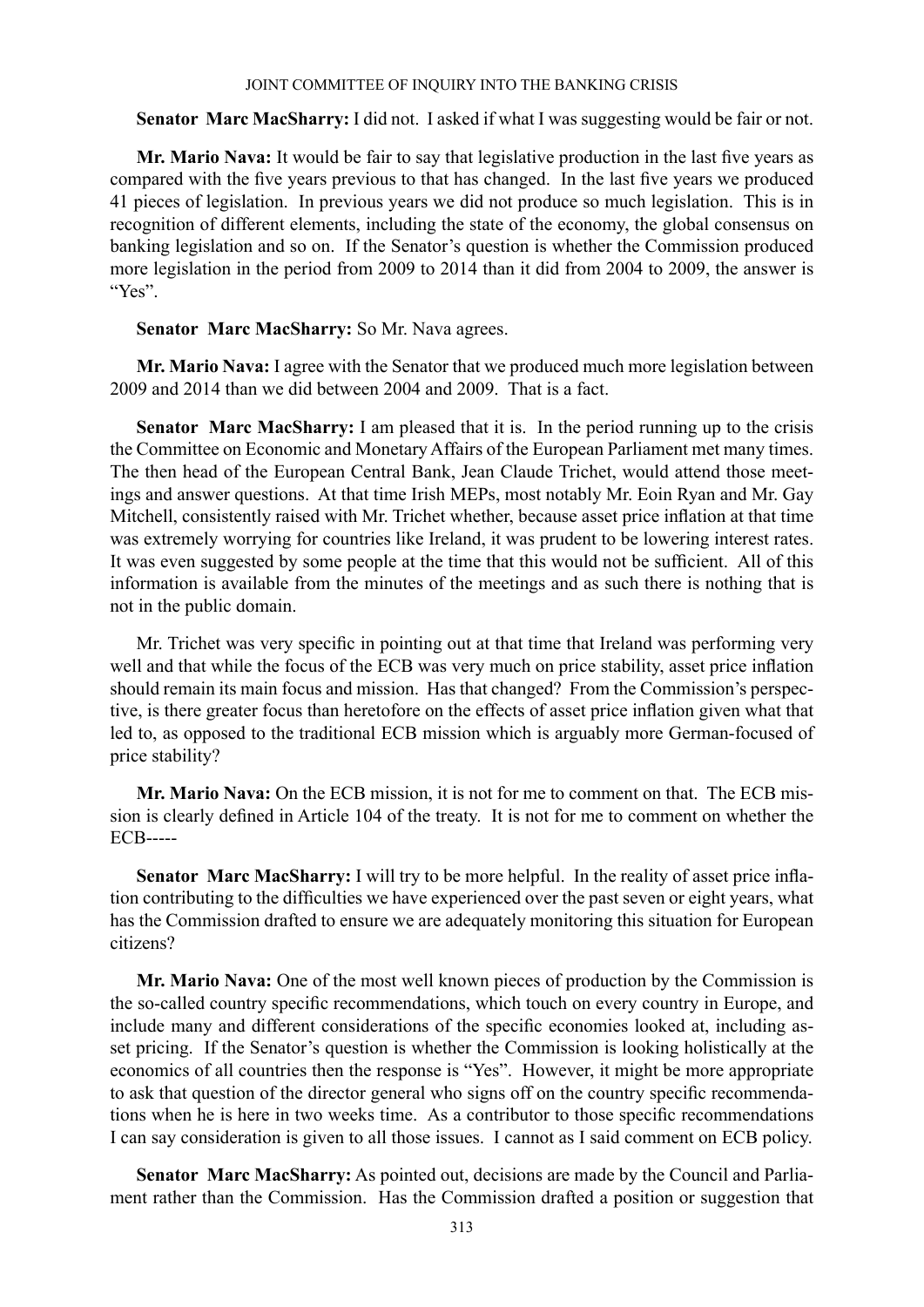Ireland should allow a bank to fail?

**Mr. Mario Nava:** This is not within my remit. My remit is, clearly, regulation. This is not within my remit; it is within the remit of the country specific recommendation. I do not exactly remember. When the person who made the country specific recommendation-----

**Senator Marc MacSharry:** To whom in the Commission would one put this question?

**Mr. Mario Nava:** This is an issue one finds in the country specific recommendation. It is not within my remit of regulation.

**Senator Marc MacSharry:** I appreciate that and I am sorry. I am just asking-----

**Chairman:** The witness may not be able to answer the question.

**Senator Marc MacSharry:** I appreciate that. I certainly do not know who to ask. Could Mr. Nava suggest who might be more appropriate?

**Mr. Mario Nava:** In 15 days time the Directorate-General for Economic and Financial Affairs, which signs off country specific recommendations, will come before the committee.

## **Senator Marc MacSharry:** Thank you.

**Senator Susan O'Keeffe:** On a scale of one to ten, how much confidence does Mr. Nava have in the regulation now in place?

**Mr. Mario Nava:** My confidence has increased, and if I may I will give two replies. On a scale of one to ten my confidence is at nine in the regulatory reform in place. At the opening of the Brisbane G20 summit, the chair of the Financial Stability Board stated regulatory reform is substantially complete and what remains are banks which are too big to fail. My confidence has increased threefold with the work of recent years.

**Senator Susan O'Keeffe:** In 2006 Mr. Nava would have said his confidence was at three.

**Mr. Mario Nava:** In 2006 and 2007, we realised when the crisis came that we had many things to do, and certainly we have done many things. It is not by chance, and it was mentioned by Deputy Phelan a moment ago, that we have produced 41 pieces of legislation in five years. Clearly at global level there was recognition that more needed to be done. In Europe, particularly in the euro area, we went beyond the global level by introducing two specific elements of banking union, namely, the single supervisory mechanism and the single resolution mechanism. These are game changers and massively increase the confidence we should have in the system.

**Senator Susan O'Keeffe:** In the drafting of the legislation and the preparation of those mechanisms, how many times, if at all, did Mr. Nava, his colleagues and his team speak with Professor Black, or listen to or appreciate the argument he has put forward about the way banks and bankers have behaved and what regulation he believes would be a game changer?

**Mr. Mario Nava:** I did not have the chance to hear Professor Black.

**Senator Susan O'Keeffe:** I do not mean here this morning, I mean in Mr. Nava's work in recent years.

**Mr. Mario Nava:** In the work of the past two or three years we spoke with and took evidence from the authors of all of the academic papers that were available. We looked at-----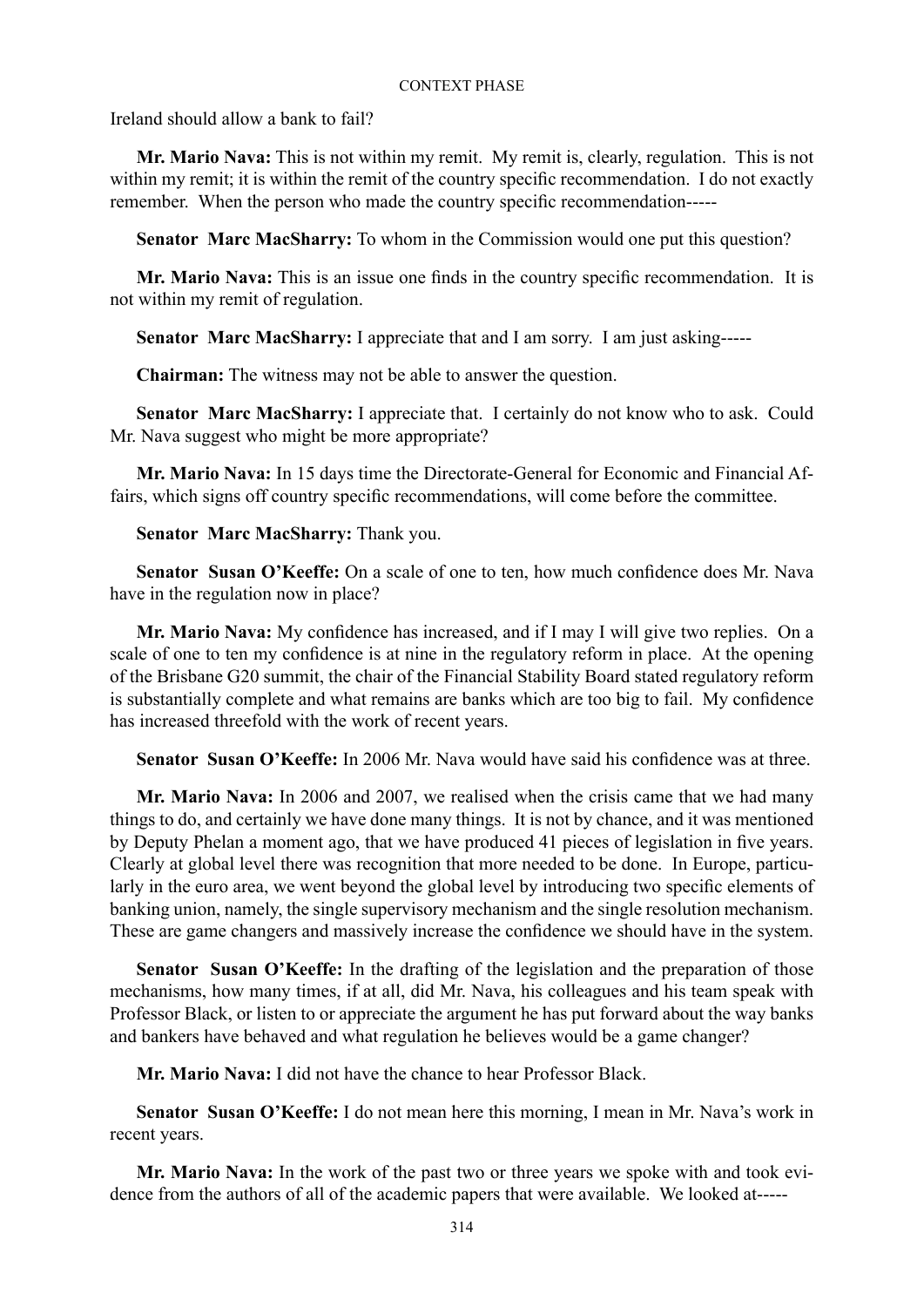## **Senator Susan O'Keeffe:** Did that include Professor Black?

**Mr. Mario Nava:** I do not remember discussions with Professor Black.

# **Senator Susan O'Keeffe:** Probably not.

**Mr. Mario Nava:** Probably not. I certainly did not have discussions with Professor Black. We had a seminar with Admati and Hellwig, who propose a much higher standard. We measured the various proposals at international fora. Frankly, it is important for banking regulation to remain in tune with what is global because the banking market is global. What drove us was, very clearly, the necessity to step up not only with regard to what was happening in the banks but also the supervisory mechanism and the resolution mechanism. I do not think we have come up with a system which cannot be defined as safe. We have come up with a system which is very safe and which has significantly reduced the likelihood of failure and the impact of any failures which may occur.

**Senator Susan O'Keeffe:** Given his criticism of the system previously, and his criticism of the current system, would it be useful for Mr. Nava and his colleagues to engage with Professor Black, at least to hear what he might have to say, not only at our hearing but in a broader context, because he is very specific that he does not have faith either in the system that was there or the system that is here now?

**Mr. Mario Nava:** The European Commission is one of the most open organisations with regard to listening to all those who want to contribute. I would definitely welcome Professor Black if he wants to engage with us and come to speak to us.

**Senator Susan O'Keeffe:** It was Mr. Nava's mechanism that changed supervisory responsibility for the 120 largest banking groups. If I understand it correctly from his statement, this supervision is now with the European Central Bank.

**Mr. Mario Nava:** That is correct.

**Senator Susan O'Keeffe:** What is the benefit of giving the 120 larger banks to the European Central Bank and setting the others in a separate place? Does that not give us more belief in the idea of banks being too big to fail and that they need extra special help, supervision or status?

**Mr. Mario Nava:** There are various ways to look at it and the easiest way is probably what I tried to hint at earlier. These banks are not all super big. There are banks from every country. Most of them have grown outside their countries and are active abroad. They are no longer national banks. If one wants the economics to be European, so to speak, then the vision of those who control the economics needs to be a European vision. It made a lot of sense to have equivalence between the level of supervision and the level of the banks' activities. In some countries there are very small local banks and it is questionable whether a supervisor in Frankfurt would be as efficient as a supervisor closer to the bank who knows it better. Such banks are clearly of a smaller dimension. However, one point which I did not make and I should have is that the ECB has the power to supervise any bank, no matter how small. The ECB is responsible for the 120 larger banks, which account for 75% of European assets, and it has the potential to be responsible for the joint supervision, along with the national supervisor, of any of the other banks, which represent the remaining 25% of the assets.

**Senator Michael D'Arcy:** I welcome Mr. Nava and thank him for coming. What was the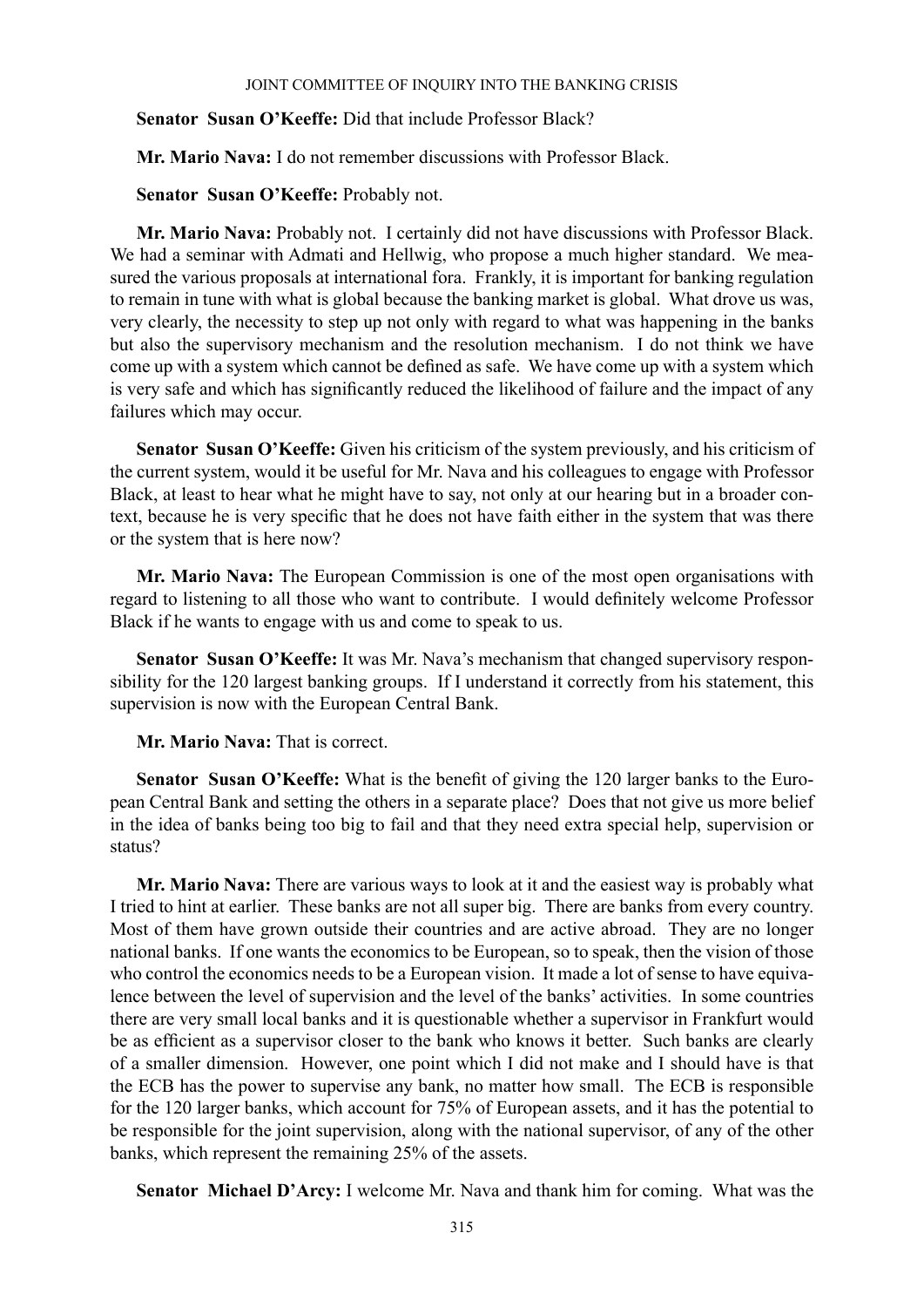ultimate sanction for a bank which did not meet the capital requirements?

**Mr. Mario Nava:** It was withdrawal of the banking licence. If a licence is withdrawn, that is it.

**Senator Michael D'Arcy:** Who withdrew the licence?

**Mr. Mario Nava:** At the time it was the national supervisors, and today it is the ECB with regard to the largest 120 banks.

**Senator Michael D'Arcy:** Did any bank have its licence withdrawn under the initial Basel directive of 2000?

**Mr. Mario Nava:** A number of banks had their licences withdrawn, and the mechanism foresees that when a national supervisor takes a decision to withdraw a licence of one given bank, it communicates data to the European Commission and the European Banking Authority, which keeps a register of European banks which one can see at any time on its website. At present there are approximately 7,700 European banks.

**Senator Michael D'Arcy:** Of how many banks which had their licences withdrawn is Mr. Nava aware?

**Mr. Mario Nava:** I cannot recall the number, but it has happened in the past few years. At some times, the number was higher and other times the number was lower. The information is publicly available.

**Senator Michael D'Arcy:** What reasons would there be for the withdrawal of the banking licence apart from not meeting the Basel requirements?

**Mr. Mario Nava:** That has nothing to do with Basel; it does not meet the law. Basel are only guidelines and they are then transposed into law.

## **Senator Michael D'Arcy:** Into CRR.

**Mr. Mario Nava:** Exactly. These affect the data. The breaching of the law cannot be recorded. The breaching of the capital requirements cannot be recorded and the bank has no possibility to go back above the line.

**Senator Michael D'Arcy:** Does Mr. Nava's role involve analysis of the ratings agencies?

**Mr. Mario Nava:** Not specifically my role. The ratings agencies are done by the corporate governance department and, in terms of the agencies, the work that the Commission did over the past few years was essentially it wanted to make their decisions more transparent and to make sure their decisions were taken on the basis of justified elements and with proper advance warning justification and so on, but credit rating agencies do not come under my remit.

**Senator Michael D'Arcy:** Do they come under the entire section Mr. Nava operates?

**Mr. Mario Nava:** No, they are in a parallel section where they deal with corporate governance.

**Senator Michael D'Arcy:** Do the big four auditing firms come under Mr. Nava's section?

**Mr. Mario Nava:** No, I am afraid not. They are together with the credit rating agencies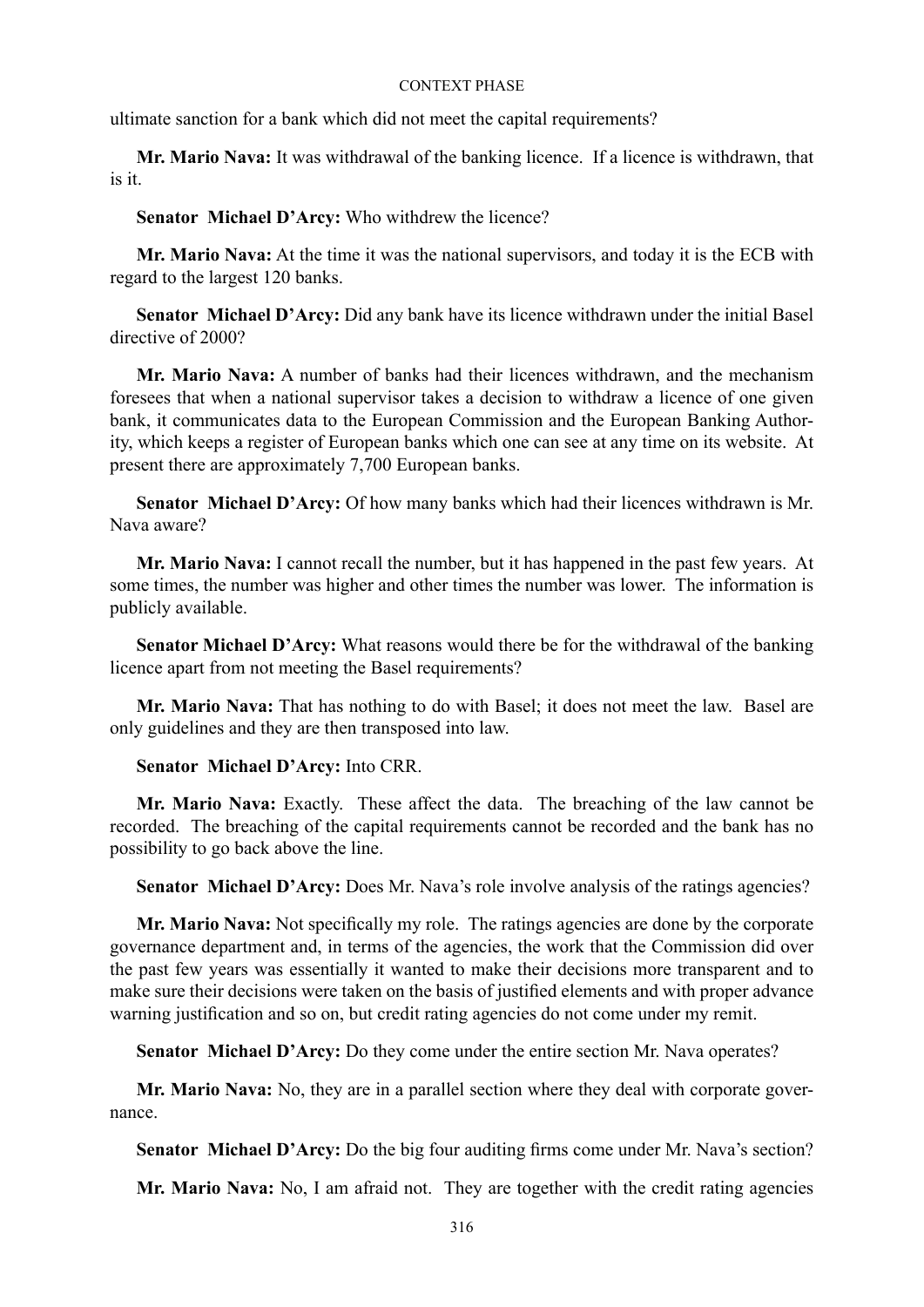under that section.

**Senator Michael D'Arcy:** Banks complained that they had to allocate too many staff to adhere to Basel rules, particularly Basel II. Were they reasonable?

**Mr. Mario Nava:** We have heard the statement many times that the compliance costs have increased. Let us say the increase is connected with the fact that the rules have increased. What I said, even in my statement, is that the two essential elements of a good financial sector which citizens can trust are good bank governance and their own ability to respect the rules and then check the rules. Without being able - because it is not my job - to judge whether an increase was too much or too little, it is clear that as there were more rules, banks were probably wise to step up their ability to comply with them.

**Senator Michael D'Arcy:** The Bank for International Settlements conducted a survey recently. It gave a number of banks a model and asked them to comply with it. Much of the information they supplied was different because each bank has a separate risk modulation. How can that modelling anchored on that basis that a model was provided but many different answers came back?

**Mr. Mario Nava:** The Senator is referring to the risk modelling issue and this is a central issue that we need to address. Since Basel II moved to the concept of risk weighted assets and not unweighted assets, the rationale for data is that if you do not move to risk weighted assets, you implicitly assign the same risk to any activity you do and, obviously, that is not correct. Obviously, there are activities that are more risky than others and, therefore, assigning the same risk to any activities you do is not correct. The way forward is to try to model the risk. Then comes the risk modelling issue. The models are internal models of the banks but the supervisors verify the different models and we have initiatives both at the European level, at the EBA, and at the global level, the Basel committee or the BIS, to try to make sure that this modelling is not too far apart. I am happy to quote here that during the CRR approval, the parliament introduced the concept of benchmarking, essentially trying to benchmark and compare the models as much as possible.

The other extreme would be to go to a standardised model where it is equal for all and, again, that is probably too much of a simplified assumption.

**Senator Michael D'Arcy:** Mr. Andy Haldane, the Bank of England chief economist, has a dog and frisbee theory. Is he off the mark?

**Mr. Mario Nava:** Mr. Andy Haldane is a colleague at the Basel committee. He puts in evidence the difficulty of having good risk modelling. Risk modelling is not easy. There have been a number of initiatives since that influential paper was written and I welcome initiatives that make risk modelling safer and in a way more comparable. The problem is that going for a too simplistic alternative to risk modelling, which is not risk weighted at all, is unsatisfactory.

**Senator Sean D. Barrett:** I thank Mr. Nava for attending. In reply to Senator O'Keeffe's question, he said he was 90% happier than when he took up office. He then said it is presumptuous to claim that these reforms have consigned financial and particularly banking crises to history. He gave an optimistic view and I hope that will the case, but I refer to the legacy issues faced by the committee. Living standards data for Ireland were published last week. Every person in Ireland is €2,500 worse off since 2008. Mr. Nava can imagine what that does to a family of four. I am not satisfied that the correct approach was adopted in applying the principle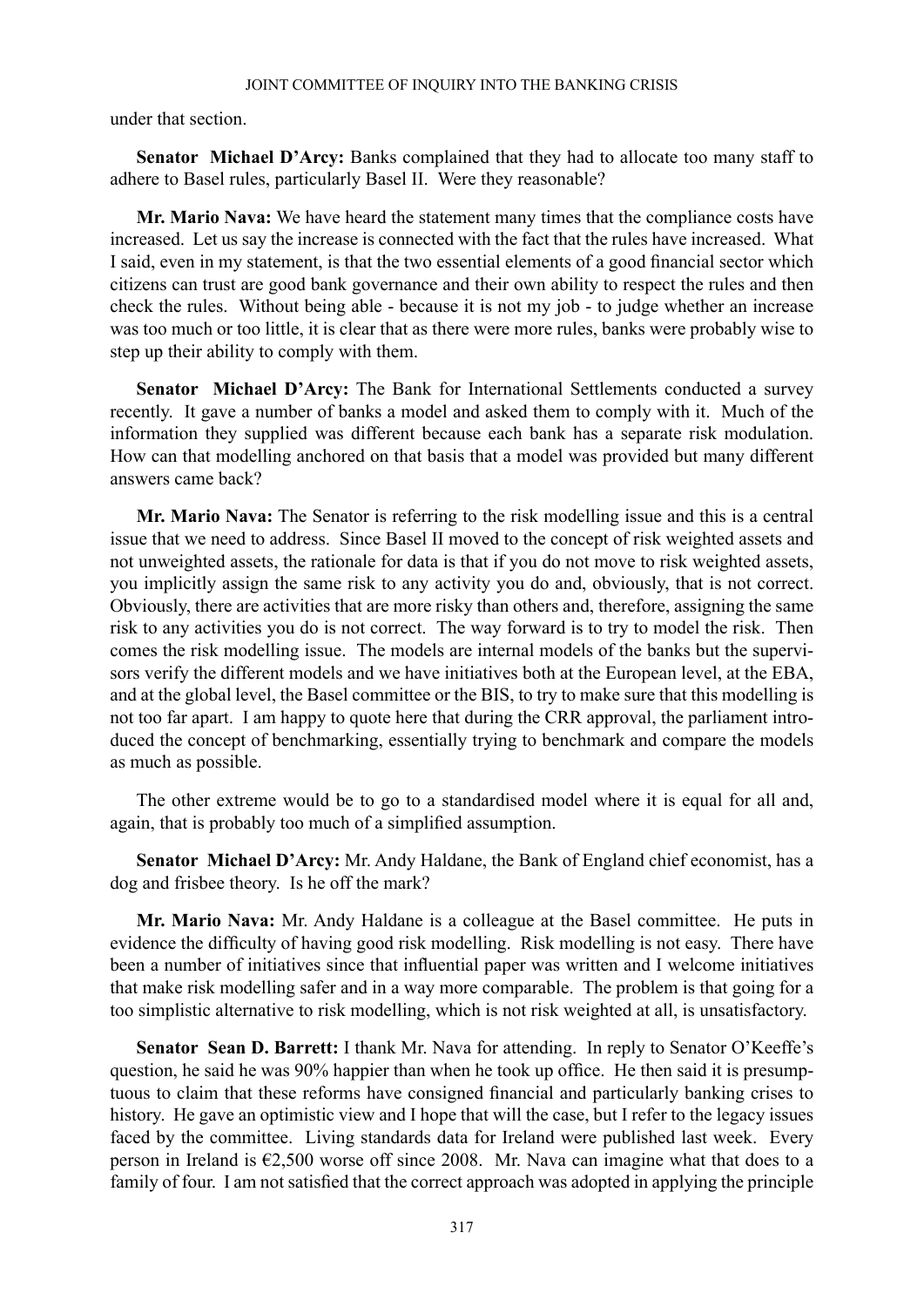of subsidiarity to bank regulation in the crucial period between 2000 and 2008. The euro was a project that should have been implemented at a higher level and not under this principle. We have to examine those legacy issues, including the debt that has been mentioned. Are there design faults in the euro? How would Mr. Nava tackle legacy issues? His reforms are too late for our constituents and the people of Greece, Portugal and Spain. They are eminent and worthy but mistakes were made and the people on the streets have paid massively for them. Our duty as legislators is to try to recoup their losses.

**Mr. Mario Nava:** I sympathise a lot with what the Senator said because the curse of the legislators and the regulators is that they have few instruments to tackle what he calls, appropriately, "legacy issues". What we can do is go forward. Now with 15-year insights, there is common recognition that they were flaws in the design, which we have tried to cope with and improve, but, unfortunately, the fact of the matter is that in a difficult job like mine, the job of regulation has this curse of being unable to deal with what has happened. We can make sure that it does not happen again, and that has been my statement. We try to make sure that it does not happen again but what has happened has happened and we need to find a way to make it least difficult for the people who have suffered a lot through it.

**Deputy Kieran O'Donnell:** Mr. Nava referred to the single supervisory authority and the Single Resolution Mechanism Fund as game changers. When will the fund become active? Mr. Nava referred to €55 billion. At what level does it become active? When will it reach the level of €55 billion? What is the timeframe?

**Chairman:** If you have a supplementary-----

**Deputy Kieran O'Donnell:** I would like an answer to those; I may have to ask a supplementary question.

**Chairman:** You may not, because we may run out of time. Mr. Nava has to be gone by 2.20 p.m.

**Mr. Mario Nava:** The question is very similar to the one the Chairman put.

**Deputy Kieran O'Donnell:** I just want full clarification.

**Mr. Mario Nava:** This is the first year where banks are contributing to that fund. The constitution of the fund will take eight years. It is more or less linear, at one eighth per year. That is the time it will take and it will take exactly eight years. Please retain what I said. That fund is only the very last line of defence.

**Deputy Kieran O'Donnell:** I know, but the point is that the fund has to be at  $\epsilon$ 55 billion before it becomes active.

**Mr. Mario Nava:** No, that is not what I said. I said it will arrive, in eight years, at €55 billion-----

**Deputy Kieran O'Donnell:** That is the peak.

**Mr. Mario Nava:** -----but that is the top.

**Deputy Kieran O'Donnell:** When can a country actively apply to that fund?

**Mr. Mario Nava:** That is exactly the type of decision the single regulatory mechanism,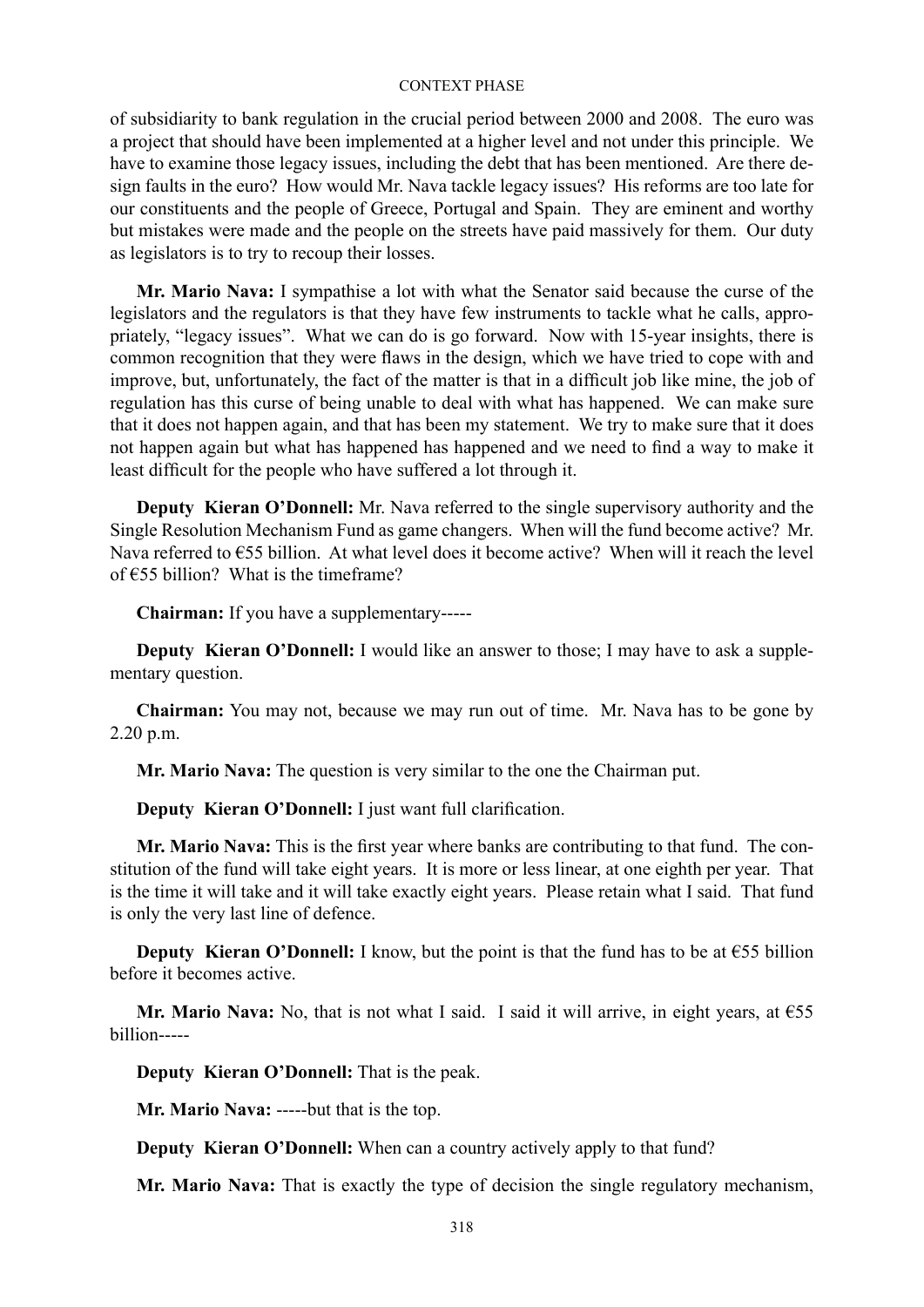which the Deputy mentioned, takes. When a bank goes down, we have a resolution plan which will involve so much of bailing, equity taking and so on. If needed, the use of the resolution fund is a decision the single resolution mechanism will take on a case-by-case basis.

**Deputy Kieran O'Donnell:** It is active, as of now.

## **Mr. Mario Nava:** It is.

**Chairman:** As we move to concluding, Mr. Nava may have some final comments he wishes to add. I want to deal with a couple of matters. I am not too sure if we have a matter concretised. In regard to the credit concentration limits which are coming down the track and on which the Commission is currently working, is there a recommendation on what banks have to have in terms of credit concentrations?

**Mr. Mario Nava:** The credit concentration issue is inside the CRR. It is part of the main regulatory environment of banks. It is no different from other risk.

**Chairman:** The reason I am pinning you down on this is that this is an issue which this inquiry has been looking at and will continue to look at. In 1996 the Central Bank in Ireland, in its winter bulletin, gave very clear recommendations to specialist areas with regard to sectoral credit limits. By the early 2000s, it looked as though, particularly with the testimony which has come before this inquiry, those concentrational limits were no longer being overseen or enforced. It is questionable whether they were even being breached at that stage. At no time were the sectoral concentration limits lifted by the Central Bank. To use Governor Honohan's phrase, it was a dead letter. In your latest set of rule making, is the Commission setting out clear concentration limits? Can you tell us what the percentage is? Is it 25%?

**Mr. Mario Nava:** There are clearly large exposure limits, no more than I would give a percentage of the capital or assets. They, clearly, are limits that the supervisors ought to control, and they will. I was just about to say one thing before the Chairman clarified his question. This does not impede the supervisors if, in some particular cases, they see that for a bank there is excessive growth, as was hinted before, or a particular concentration at the macro level in a given sector or country, with different counterparts. It does not impede the issue of the concentration limit being part of the supervisory pillar.

**Chairman:** We began with a football analogy and you introduced the football team Glasgow Celtic. Glasgow Rangers got itself into trouble because it obeyed some very basic accountancy rules in running a football club and ended up getting itself regulated into a new league. We have a situation where, because a football club becomes insolvent, a very measurable outcome happens. This is football. Bill Shankly might have said it is far more important than life, but banking is certainly a very important factor in life.

In Professor Black's testimony this morning and Professor Kane's testimony the week before, both stated there was £180 billion paid out in fines by American and European banks since 2008. These are banks that are breaching rules and regulations you are setting out. In euro terms, it is in excess of €200 billion. This inquiry is not just about looking at the past; it is about learning from the past. You concentrated on that this morning. It is about focusing going into the future.

In your presentation to the inquiry this morning, you talk about banks that are too big to fail and sanctions that would be applied. I think it was on page 3 of your report. You say that national supervisors were required to review remuneration policies, which are bonuses in lay-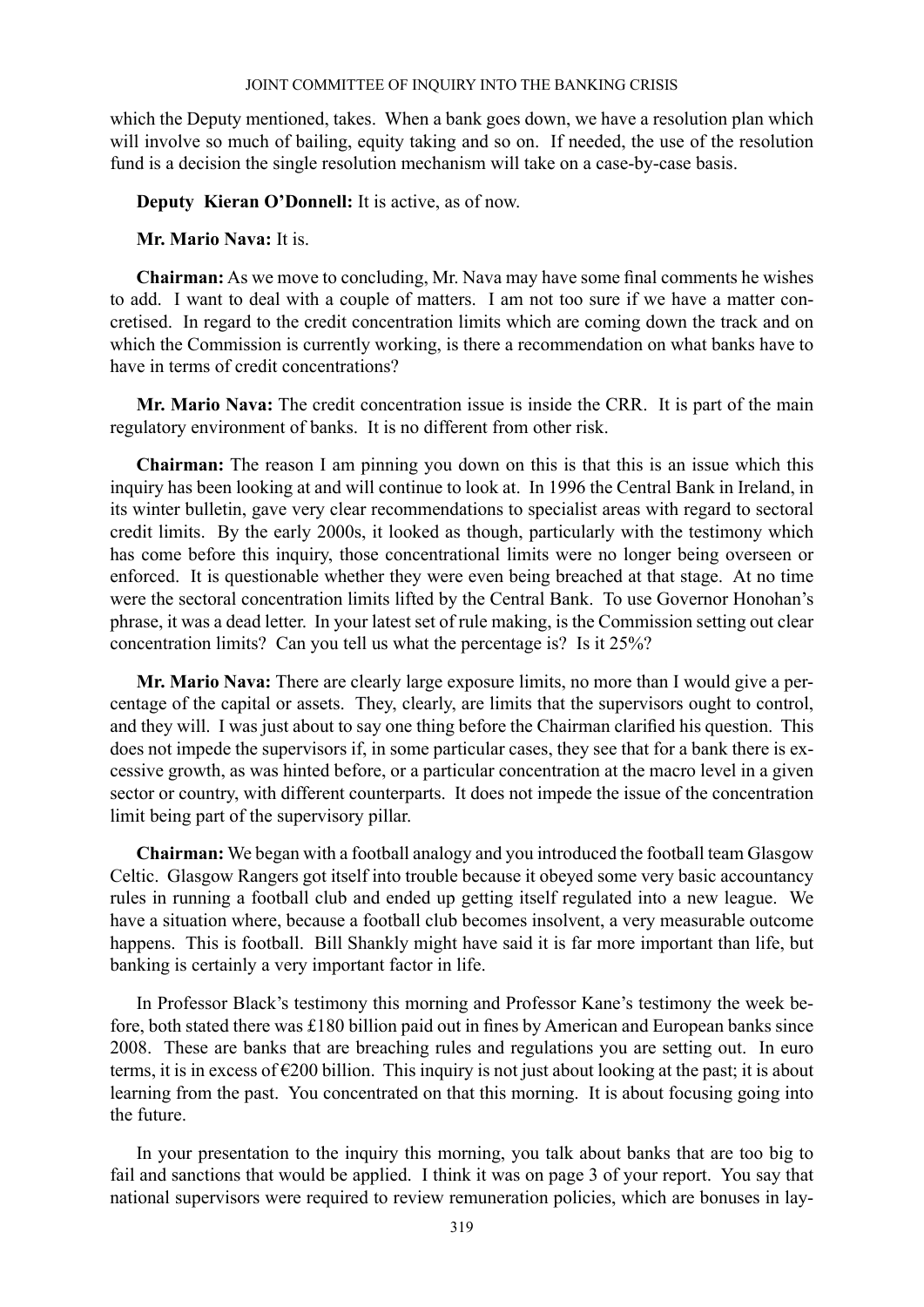persons' terms, and to impose sanctions if these policies did not meet the new requirements. You then go on to state that supervisors have obtained enhanced sanctioning powers going into the future, which are more intrusive and so on and so forth.

Are we ever going to arrive at a stage where the Commission will say it will continue with a fine-based system, but it will move into a legislative code which identifies bankers, as Senator O'Keeffe said, as opposed to banking institutions? Would there be strong recommendations in regard to the changes in the criminal code, where we would criminalise some of this behaviour as opposed to the sanction involving fining an institution?

**Mr. Mario Nava:** First of all, my forecast is that because of the increased efforts by the bank to comply with the rules and the increased personnel mentioned by Senator D'Arcy to comply with the rules, instances of the need to sanction banks will probably be reduced because it is very clear that we have stronger rules and banks are making efforts to respect that. The Chairman is referring to matters in addition to the current individual responsibilities of the people who are on the board. In a banking institution there are still individual responsibilities for the people on the board. On top of that, one could move, presumably, towards straight individual responsibilities and make the supervisor fully accountable. That is a debate which may take place at some point.

What we wanted to do with the construction of the new system we have constructed, which has capital rules, supervision and resolution, was to make sure that the instances where one needed to impose punishments were as few as possible. This was for one simple reason, namely, that one had more people within the banks checking and more effective supervision checking that. We tried to move away from a system where there is damage and one applies a sanction to recoup the damage, to one where there is no initial damage. There are lots of lights which tell one to be careful and it is risky to go somewhere.

**Chairman:** To conclude, I can appreciate that your new rules would have the expectation that you would have less of the behaviour that causes banks to crash and that may result in fewer penalties. Maybe I am misinterpreting what you are saying. Are you saying that the Commission is not looking at increasing the tariff, which is the penalty in terms of moving from a fine to a criminal sanction? Is that not on its agenda after what has been probably the largest financial crisis globally in modern history?

**Mr. Mario Nava:** This has been the largest crisis in modern history. It has been dealt with at the level of national supervisors. Now we have European supervisors who are responsible for checking compliance with the law. The Chairman is asking a question about the future to which I am unable to respond. He asked whether we will have some more legislation stepping up sanctions. That is a question to which I am unable to respond and which the Commission will need to address. An important point is that this year we will do a review of the SSM. At the end of this year, we will review what has happened during the first year of the centralised supervision. As I said at the beginning in response to the question, what countries can expect from us in the next five years is maximum alertness to different situations that may arise in regard to the economy, the banks and the supervisory mechanism. We will watch carefully to see what further rules are necessary.

**Chairman:** Thank you, Mr. Nava. Is there anything further you wish to add or have you concluded?

**Mr. Mario Nava:** I have concluded. I thank the Chairman and the committee for listening